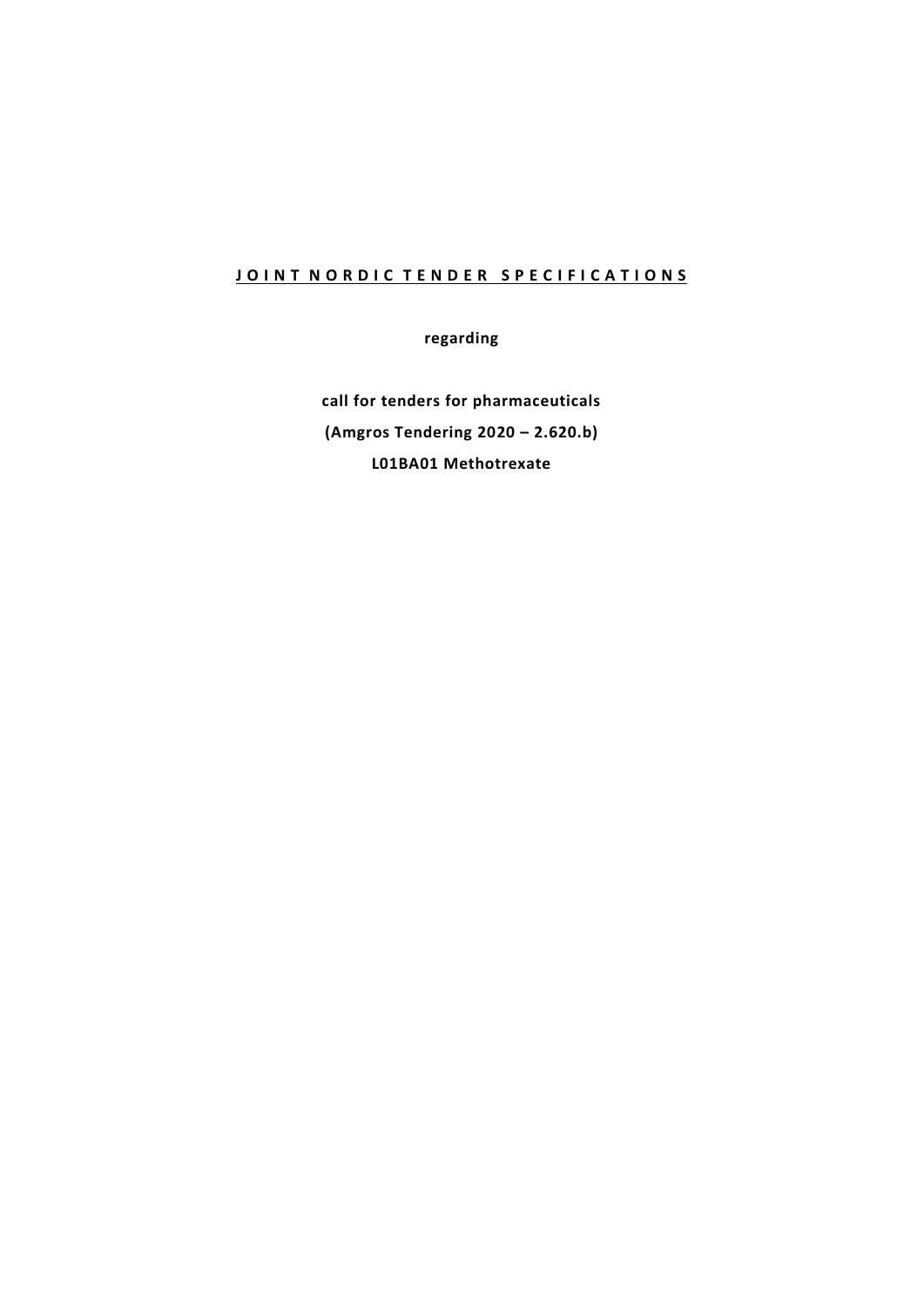# Table of contents

| 1.  |                                                                                                  |                                                                          |  |
|-----|--------------------------------------------------------------------------------------------------|--------------------------------------------------------------------------|--|
| 2.  |                                                                                                  |                                                                          |  |
|     | 2.1                                                                                              |                                                                          |  |
|     | 2.2                                                                                              |                                                                          |  |
|     | 2.3                                                                                              |                                                                          |  |
|     | 2.4                                                                                              |                                                                          |  |
| 3.  | LIST OF PRODUCTS, INCLUDING REQUIREMENTS FOR THE PRODUCTS PUT UP FOR TENDER 5                    |                                                                          |  |
|     | 3.1                                                                                              |                                                                          |  |
|     | 3.2                                                                                              |                                                                          |  |
|     | 3.3                                                                                              |                                                                          |  |
|     | 3.4                                                                                              |                                                                          |  |
|     | 3.5                                                                                              |                                                                          |  |
|     | 3.6                                                                                              |                                                                          |  |
|     | 3.7                                                                                              |                                                                          |  |
| 4.  |                                                                                                  |                                                                          |  |
|     | 4.1                                                                                              |                                                                          |  |
|     | 4.2                                                                                              |                                                                          |  |
|     | 4.3                                                                                              |                                                                          |  |
|     | The European Single Procurement Document and documentation regarding absence of exclusion<br>4.4 |                                                                          |  |
|     |                                                                                                  |                                                                          |  |
|     | 4.5                                                                                              |                                                                          |  |
| 5.  | THE CONTRACTING AUTHORITY'S EVALUATION OF TENDERS IN ACCORDANCE WITH THE AWARD                   |                                                                          |  |
|     |                                                                                                  |                                                                          |  |
|     | 5.1                                                                                              |                                                                          |  |
|     | 5.2                                                                                              |                                                                          |  |
|     |                                                                                                  |                                                                          |  |
| 7.  |                                                                                                  | PURCHASE UNDER ONE FRAMEWORK AGREEMENT WITH MULTIPLE SUPPLIERS 18        |  |
| 8.  |                                                                                                  | FRAMEWORK AGREEMENT - RESERVATIONS AND VARIANTS - FORMAL REQUIREMENTS 18 |  |
| 9.  |                                                                                                  |                                                                          |  |
| 10. |                                                                                                  |                                                                          |  |
| 11. |                                                                                                  |                                                                          |  |
| 12. |                                                                                                  |                                                                          |  |
| 13. |                                                                                                  |                                                                          |  |
| 14. |                                                                                                  |                                                                          |  |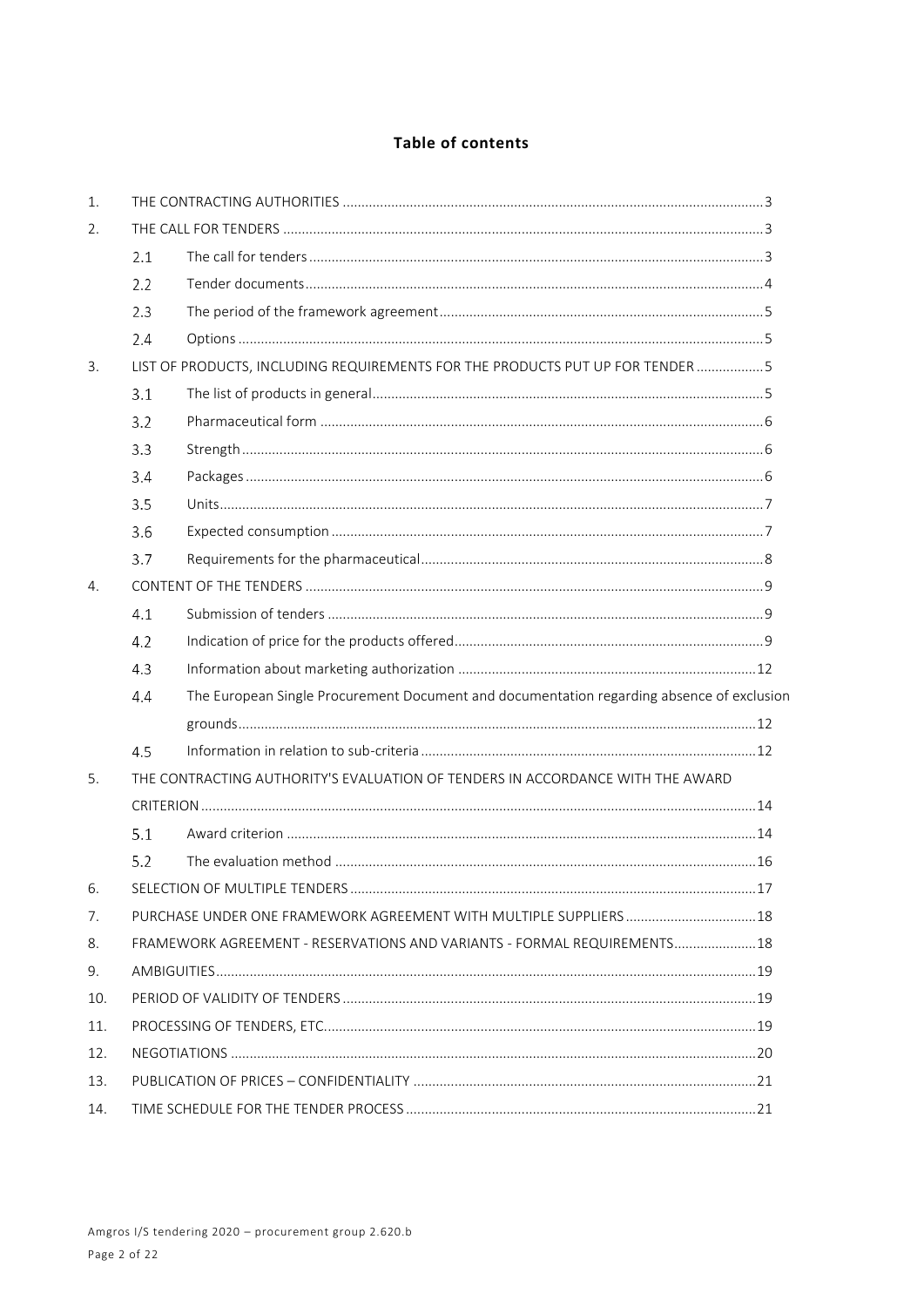# **1. THE CONTRACTING AUTHORITIES**

Denmark and Norway have entered into a cooperation regarding the procurement of pharmaceuticals for use in all both countries.

The contracting authorities will jointly procure and award framework agreements in order to ensure the supply of affordable pharmaceuticals.

Amgros I/S ("Amgros") Dampfærgevej 22 DK-2100 Copenhagen Ø Denmark Tel.: + 45 8871 3000 Fax: + 45 8871 3008 E-mail: [udbud@amgros.dk](mailto:udbud@amgros.dk)

Sykehusinnkjøp HF, divisjon legemidler ("Sykehusinnkjøp HF, divisjon legemidler") Grev Wedels plass 7 5.etasje, 0151 Oslo Norway Tel: 0047 78 95 74 11 E-mail: legemidler@sykehusinnkjop.no

Customers and delivery addresses are listed in appendix 7 and 9 to the framework agreement.

# **2. THE CALL FOR TENDERS**

### **The call for tenders**  $2.1$

This call for tenders is conducted as an open procedure in accordance with the Danish Procurement Act (*udbudsloven*). The procurement procedure is subject to Danish law and any complaints of the procurement procedure shall be lodged with the Danish Complaints Board for Public Procurement (*Klagenævnet for udbud*), cf. the Contract Notice section VI.4.3.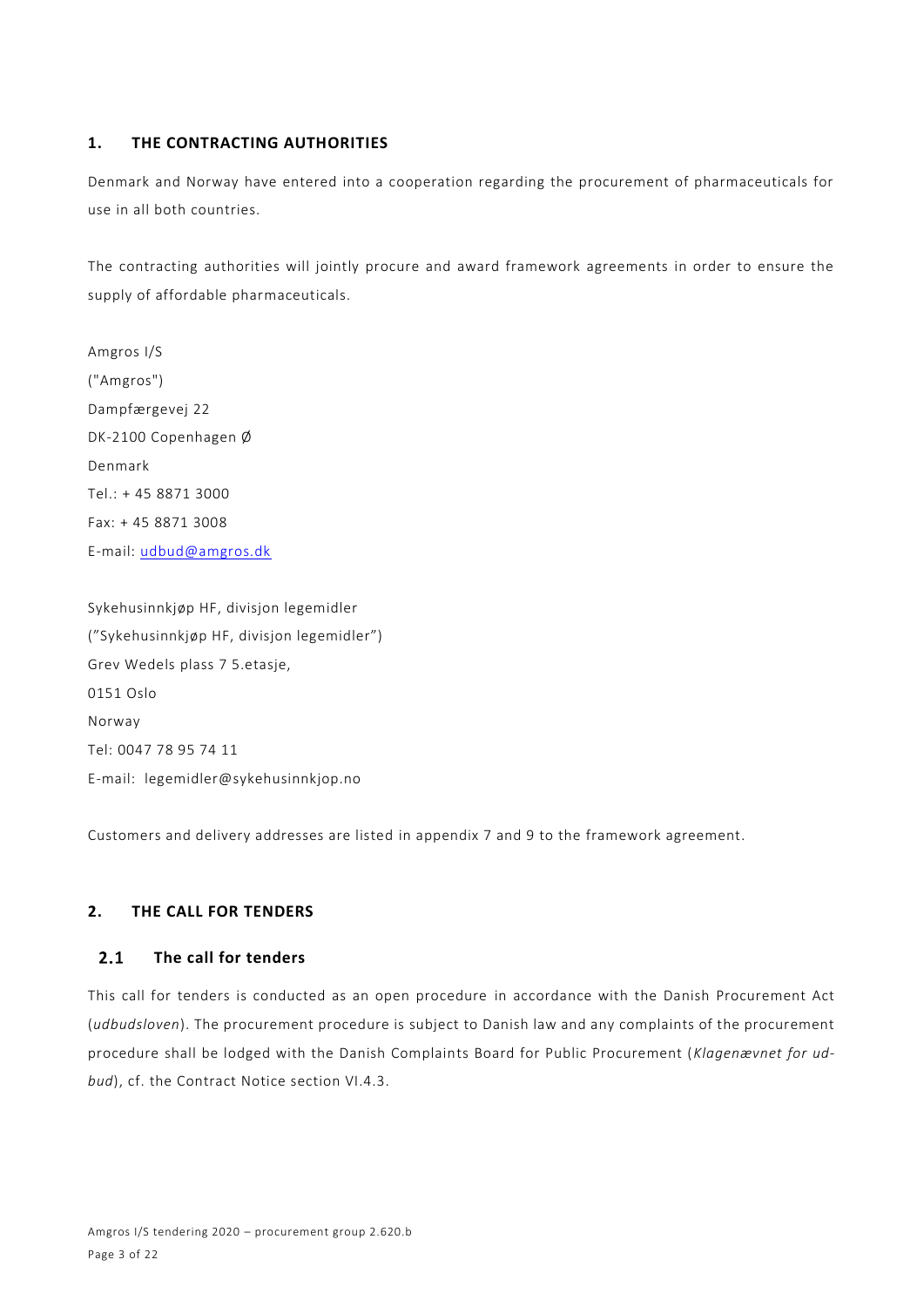Tenders for the pharmaceuticals are invited so that Amgros and Sykehusinnkjøp HF, divisjon legemidler can enter into framework agreements for delivery of the pharmaceuticals requested in the list of products.

A framework agreement will cover delivery of the pharmaceuticals in both countries.

The framework agreement is non-exclusive to the supplier. The customers are not obliged to use the framework agreement, see clause 1 of the framework agreement.

The call for tenders is organised with the purpose of entering into framework agreements that are assessed to be able to cover the requirements of the customers, taking into account the characteristics and application of each pharmaceutical.

Special circumstances may apply to some pharmaceuticals, and medical and patient safety considerations may therefore entail the use of specific pharmaceuticals or specific products. Where a requirement subject to such special circumstances is assessed not to be of an exceptional nature and modest in scale, the contracting authorities will endeavor to enter into framework agreement with multiple suppliers in order to purchase on the basis of a call for tenders, see paragraphs 6 and 7.

#### $2.2$ **Tender documents**

The full tender documents for procurement group 2020 – 2.620.b consist of these tender specifications with associated Annex 1 - 2:

Annex 1: Instructions for the European Single Procurement Document (ESPD) and documentation regarding absence of exclusion grounds Annex 2: Evaluation method.

In addition, the tender documents consist of the following:

The Contract Notice, tender group  $2020 - 2.620$ .b (issued on UBK afsendelsesdato) Joint Nordic framework agreement, tender group 2020 – 2.620.b List of products, tender group 2020 – 2.620.b Appendix 7 and 9

The tender documents are available at Amgros' electronic tendering system at [https://levportal.amgros.dk,](https://levportal.amgros.dk/) and tenders must be submitted using that tendering system, see for more details paragraph 4.1.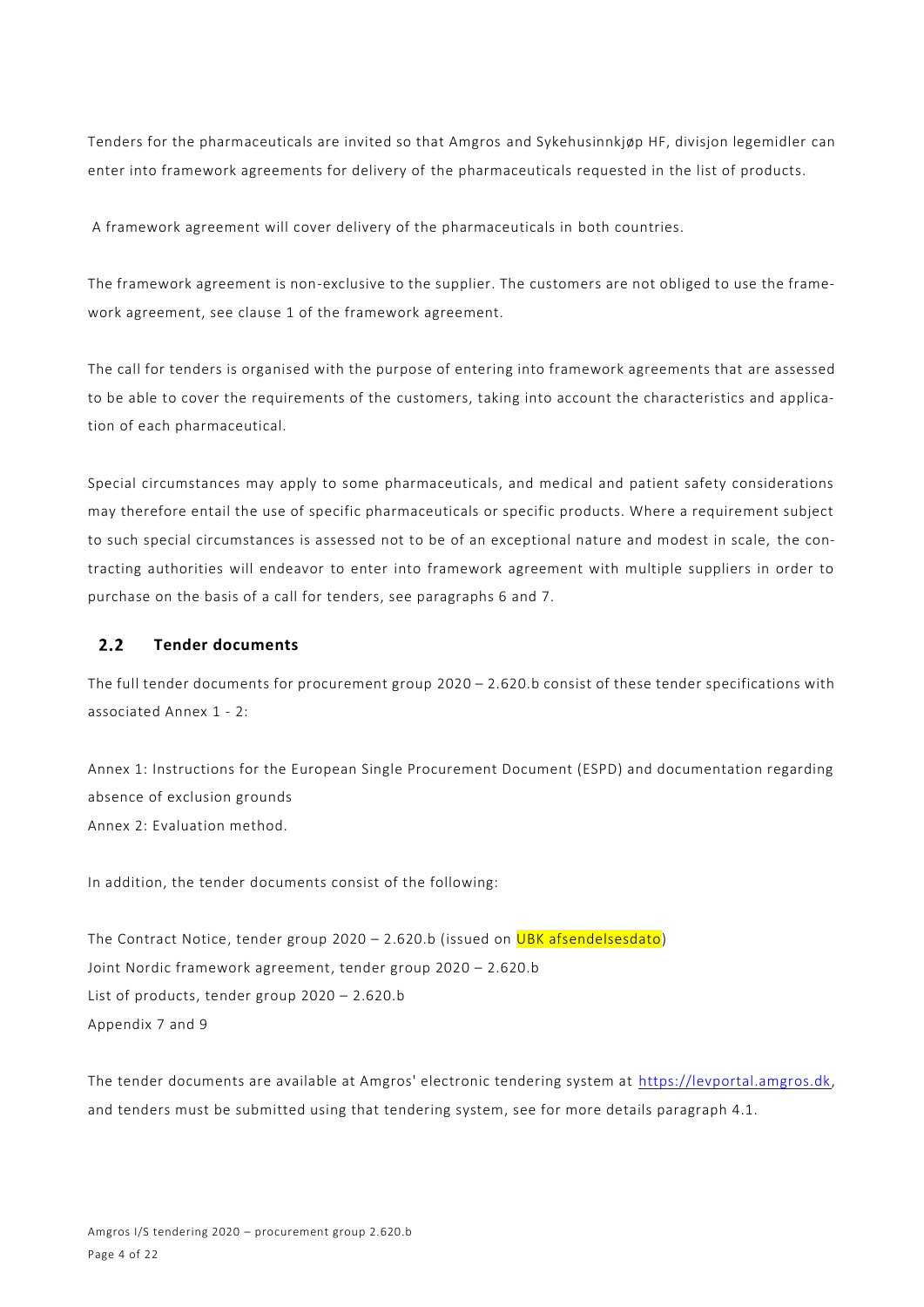Tenders must be submitted in conformity with the tender specifications for the relevant procurement group and the general guidelines for submission of tender provided in the tendering system, including the user guide. The user guide is a practical guide of a general nature, and in the event of discrepancy between the tender documents, especially the tender specifications for the relevant procurement group, and the user guide, the tender documents will prevail.

#### $2.3$ **The period of the framework agreement**

The period of the framework agreement and renewal periods thereof, if any, are set out in clause 18 of the framework agreement.

### $2.4$ **Options**

Clause 1 of the framework agreement provides for an option for delivery in a pre -agreement period (i.e. before the purchase period begins) and an option for delivery in a post-agreement period (i.e. after the purchase period). The two options may be exercised on the terms and conditions stipulated in the framework agreement. The option for delivery in the pre-agreement period may only be exercised when final marketing authorization for the relevant country is in place and the pharmaceutical is included in the list at "medicinpriser.dk" (Denmark) and "Farmalogg" (Norway).

# **3. LIST OF PRODUCTS, INCLUDING REQUIREMENTS FOR THE PRODUCTS PUT UP FOR TENDER**

#### $3.1$ **The list of products in general**

In the list of products, the pharmaceutical put up for tender (under each lot number) are specified in terms of ATC code and generic name (the active ingredient), pharmaceutical form, strength and, where appropriate, requirements for package form and/or stated package sizes.

This procurement group includes one lot number.

A lot number may comprise the active ingredient in different forms, e.g. different pharmaceutical forms/strengths/packages (indicated by multiple lines under the relevant lot number). These are different products to be delivered by the same supplier, and the supplier is thus required to submit tender for the pharmaceutical in all the forms stated under the lot number in question. This means that the supplier's tender must include at least one product per line under a lot number. Depending on the layout of the list of products, a tender may include several products in the same line under a lot number, see in this respect the guidelines set out in paragraph 3.3 and/or 3.4 below.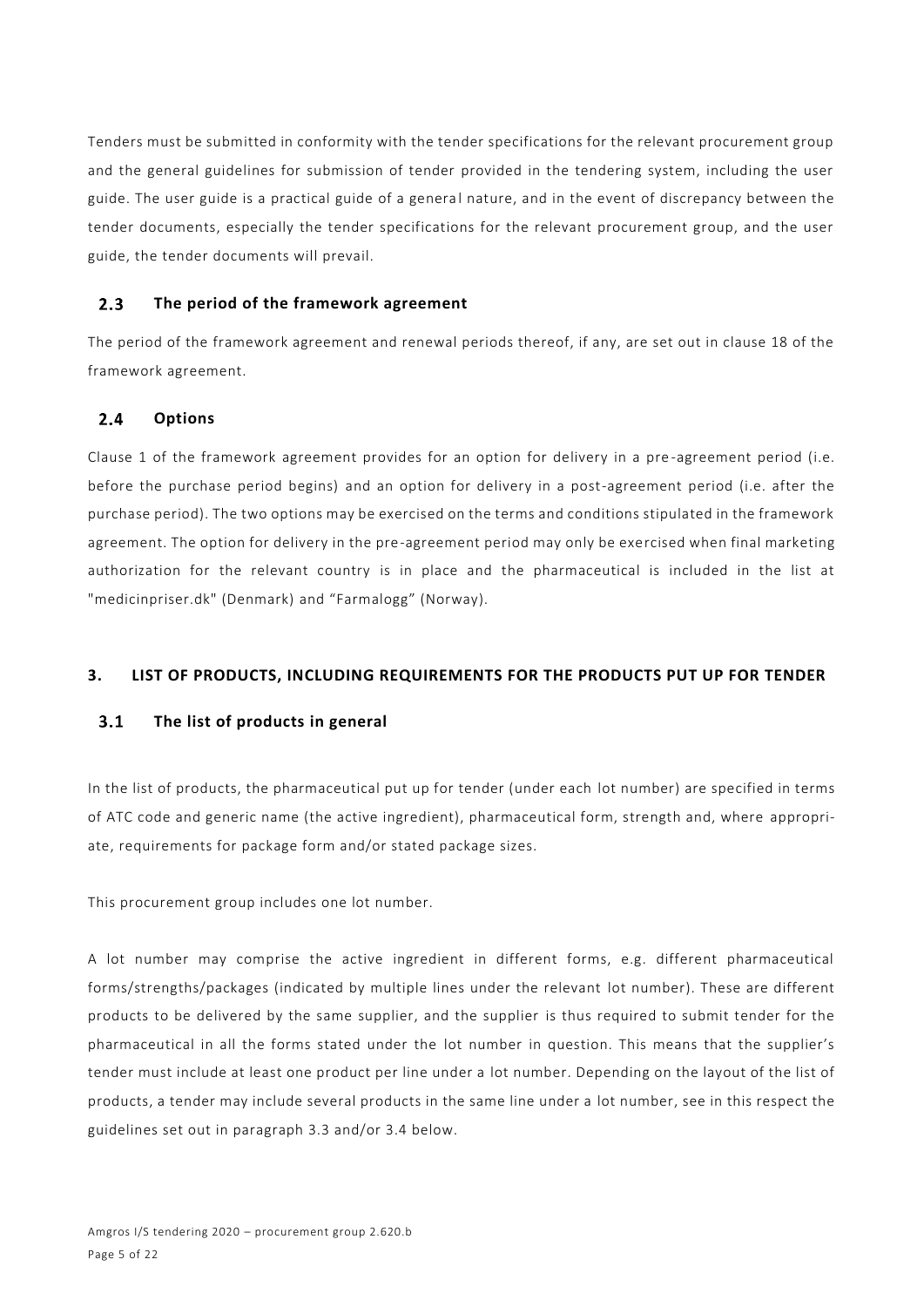The list of products thus specifies the specific requirements for the product to be offered u nder the individual lot number, see for more details paragraphs 3.2 - 3.4 below. The framework agreement generally only covers the products offered (specified by product numbers in Appendix 1 of the framework agreement). However, the contracting authorities may agree, on a case-by-case basis, to include other products under the framework agreement in the term of the framework agreement in accordance with the provisions of clause 3 of the framework agreement.

Where a tender comprises multiple products in the same line under a lot number, such products must have the same product name (trade name) in each country.

Where the product list is designed so that there are multiple lines under the same lot number, the requirement for the same product name (trade name) applies to the products offered in all the lines under the lot number, so that only products with one product name (trade name) are offered under the lot number concerned.

### **Pharmaceutical form**  $3.2$

Requirements regarding a specific pharmaceutical form for the pharmaceuticals put up for tender are stated with the customary designation of the pharmaceutical form in question.

It should be noted that the contracting authorities defines the pharmaceutical forms as follows:

Concentrate, sterile means both "concentrate for infusion fluid, solution" and "concentrate for injection fluid, solution".

#### $3.3$ **Strength**

# Requirement for specific strength

Where a specific strength is required in the list of products under a lot number, the supplier must offer the pharmaceutical in the strength indicated.

#### $3.4$ **Packages**

# Requirements for specific package size

Where requirements for a specific package size are indicated in the list of products, the supplier must submit tender for the pharmaceutical in a package of the package size indicated (e.g. 100 ml) or in packages of several of this package size, however only in customary sizes of such bulk package (e.g. 5 x 100 ml, 10 x 100 ml or similar). The supplier may choose to submit tender for a package of the package size indicated and/or for one or several bulk packages of the pharmaceutical concerned.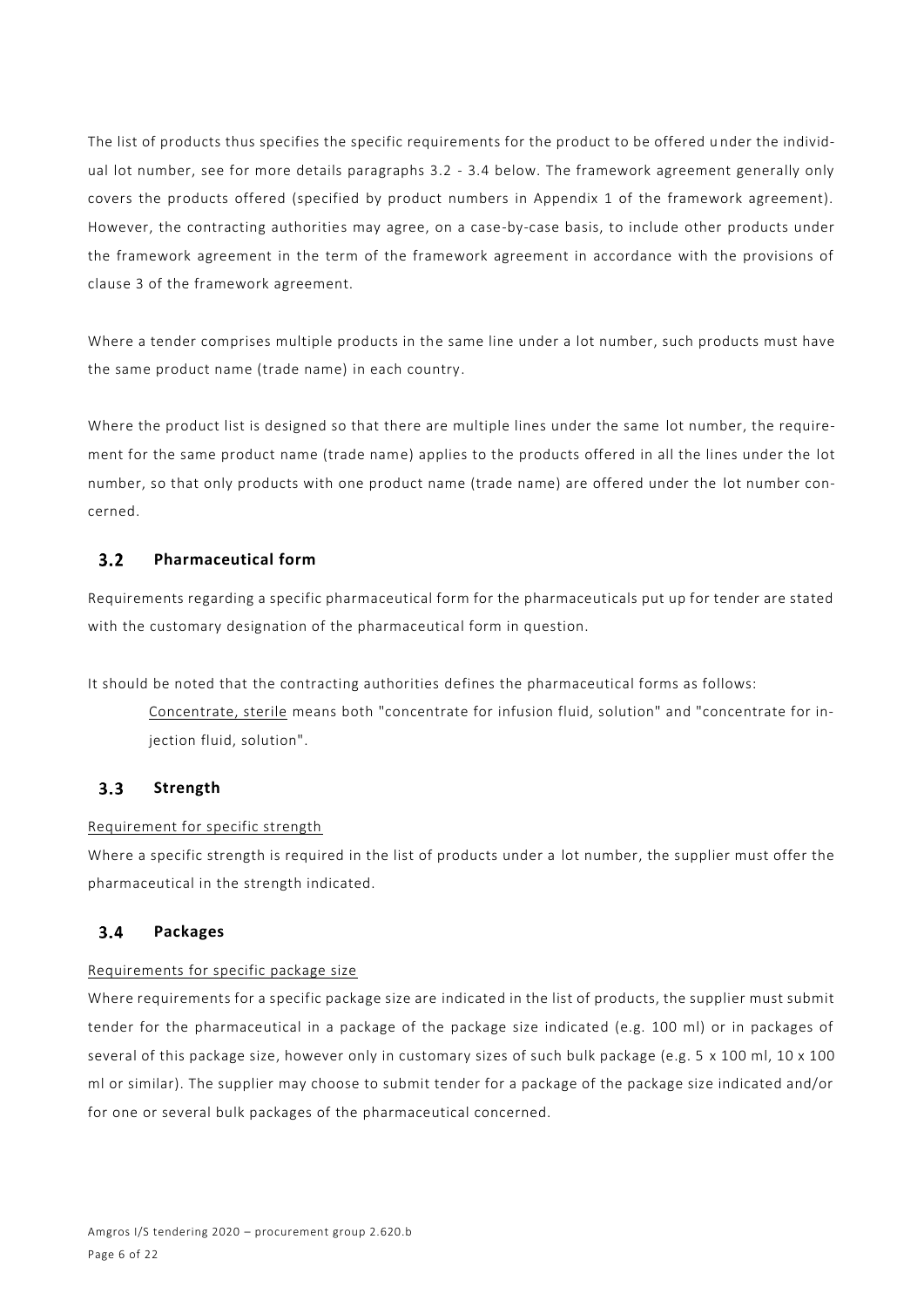### Several different packages under one lot number

Where, pursuant to the above guidelines, the supplier chooses under a lot number to submit tender for several different packages of a pharmaceutical in one specific pharmaceutical form and one specific strength (i.e. multiple products in the same line under a lot number), specific requirements apply for setting prices for such different packages (same price per unit), see paragraph 4.2.a below.

Similarly, it is stated in paragraph 4.2.a how prices for several packages of the same pharmaceutical (i.e. the same pharmaceutical form and the same strength) under one procurement number must be determined when, in connection with several lines of the procurement number concerned, there is a requirement for different package sizes (indicated by several lines under the procurement number - and where the different packages are thus offered in different lines under the procurement number).

### $3.5$ **Units**

For every lot number in the list of products, a unit is specified. The unit may correspond to DDD (Defined Daily Dose specified by WHO) or another unit specified.

The unit is used for comparison of prices offered under a lot number, see paragraph 5 below. The unit stated in the list of products is used for allowing products under the same lot number (e.g. for comparison of tender prices for two different package sizes) being given a true and fair comparison of the package prices offered by applying a price per unit as a benchmark.

The unit of a pharmaceutical stated in the list of products is furthermore the basis for calculati ng the same price per unit in connection with pricing of multiple products where that requirement applies, see paragraph 4.2.a below.

#### $3.6$ **Expected consumption**

In the list of products, the contracting authorities have under "quantity in units" indicated the expected yearly consumption of the pharmaceuticals put up for tender among other things on the basis of historical consumption.

The expected number of units stated is used where the contracting authorities, in order to compare prices under a lot number, calculates a weighted average price, see paragraph 5 below.

It should be noted that the expected consumption indicated is based on a historical consumption and that the hospitals' need for pharmaceuticals and purchase of various pharmaceu ticals to cover that need is influenced by a number of factors, including a possible change of or new use of the pharmaceuticals in the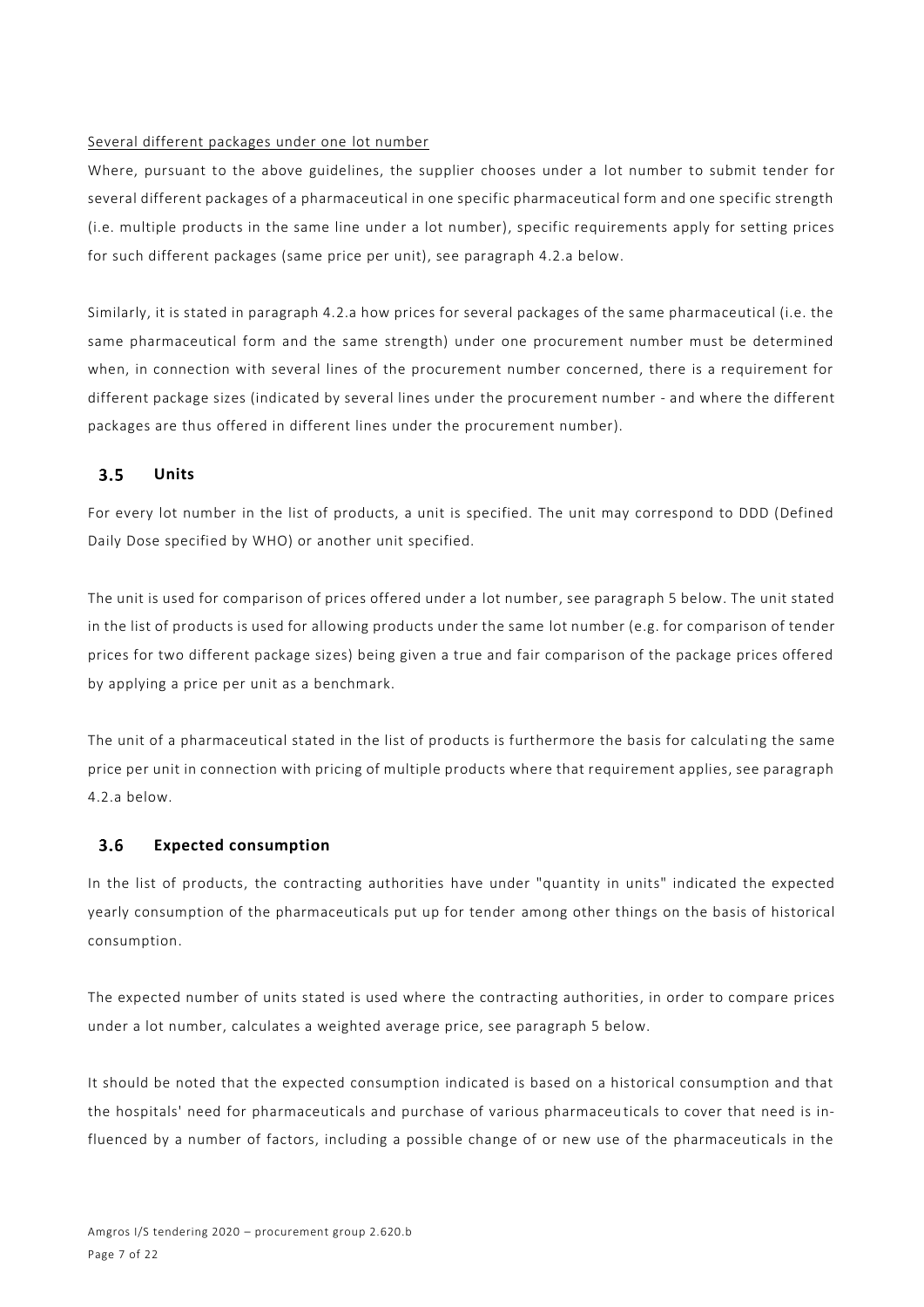period of the framework agreement. Hence, the estimate is non-binding, and the suppliers must expect that the actual purchase under a framework agreement may differ significantly from the estimate.

When entering into framework agreements, the contracting authorities, after consultation with the customers, will draw up a new estimate of the expected purchase of the various pharmaceuticals, which is also a non-binding estimate, see clause 2 of the framework agreement. The contracting authorities will make efforts during the term of the framework agreement, including during a possible extension of the framework agreement, to inform the supplier of adjustments, if any, of the estimate.

For pharmaceuticals in respect of which the contracting authorities, on entering into the framework agreement, have indicated the expected purchase to be 0 (indicated by a 0 in Appendix 1 of the framework agreement), the framework agreement will be entered into without a delivery obligation for the supplier, see clause 2 of the framework agreement. For such pharmaceuticals, the supplier may choose to accept an order and deliver the pharmaceutical pursuant to the terms of the framework agreement. The supplier is not subject to liability in damages pursuant to clause 12 of the framework agreement if the supplier chooses not to accept such an order.

#### $3.7$ **Requirements for the pharmaceutical**

The pharmaceutical is used for mixing at the hospital pharmacies/units, and the handling thereof involves working environment risks due to the nature of the pharmaceutical.

The pharmaceuticals must be delivered in vials, and it is an essential requirement that there is no, nor will be, overpressure in the vials, and that the caps of the vials remain tight after perforation with a needle.

In the evaluation of tenders, emphasis will be given to a number of factors of importance to the safety of the staff in the use of the pharmaceutical, including that the outer surface of the packaging is free of any residue from the pharmaceutical, and that both the primary and secondary packaging are generally of a quality and design that ensure the greatest possible safety to the staff in the use of the pharmaceutical, see sub-criterion 3 as further described in paragraph 5.

In the evaluation of tenders, emphasis will also be given to the physico-chemical stability of the pharmaceutical, see sub-criterion 2 as further described in paragraph 5. In connection with information about the supplier's own stability tests documenting a shelf-life of the ready-to-use solution that is longer than the shelf-life indicated in the summary of product characteristics, the stability data must be for the pharmaceutical in the packaging types used by the hospital pharmacies/units. These packaging types, which are purchased under a framework agreement previously put up for tender, are indicated in Appendix 4A. Upon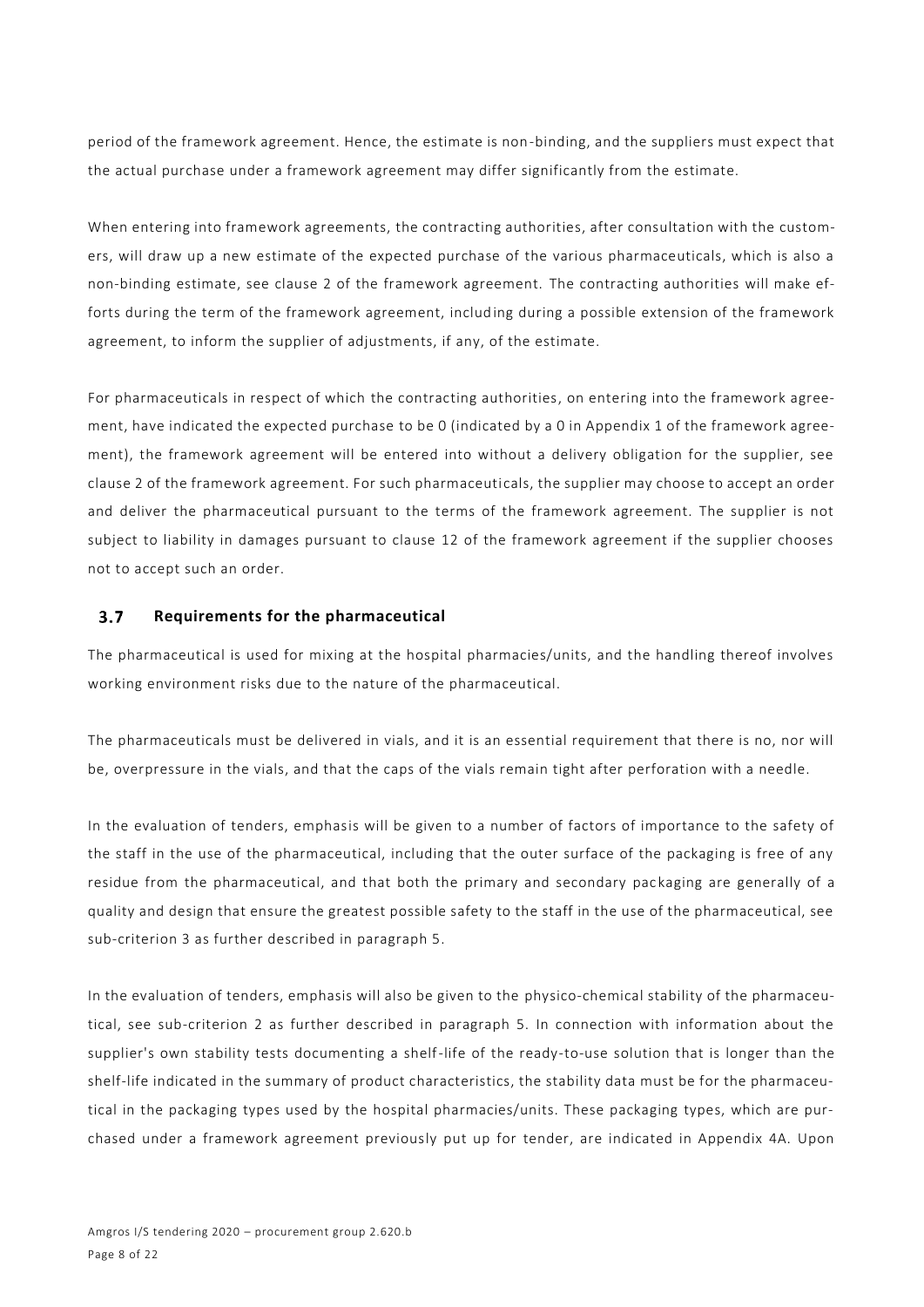submission of tender, the suppliers may indicate the physico-chemical stability for ready-to-use solutions of the pharmaceutical in Appendix 4A, as further described in paragraph 4.5 below.

The supplier's information on the pharmaceuticals offered in relation to the above elements covered by the sub-criteria will - if the framework agreement is entered into - be considered a requirement for the pharmaceuticals covered by the framework agreement, and a change of these elements will therefore be considered a defect in the products delivered, see clause 4 of the framework agreement and Appendix 4.

# **4. CONTENT OF THE TENDERS**

### $4.1$ **Submission of tenders**

Suppliers must submit tender via Amgros' electronic tendering system at [https://levportal.amgros.dk](https://levportal.amgros.dk/) before expiry of the deadline stated in paragraph 14. Tenders must be in conformity with the tender specifications for the specific procurement group and the general guidelines for submission of tender stated in the tendering system, see paragraph 2.2.

Submission of tenders indication of price must furthermore be in accordance with the provisions of paragraph 4.2.

The supplier's tender must furthermore include the information set out in paragraphs 4.4 to 4.5.

The tender and the documentation for the information submitted in the ESPD must be in Danish, Swedish, Norwegian or English. Similarly, the supplier's information about the pharmaceuticals offered in relation to the sub-criteria, see paragraph 4.5 and 5, must be in Danish, Swedish or Norwegian or English.

If the contract is awarded to a group of suppliers, each participant must undertake joint and several liability and appoint a joint representative.

### $4.2$ **Indication of price for the products offered**

The supplier must provide the information requested in the tendering system about the products offered, including the price of the products offered.

Tenders for products under the lot number must be submitted in accordance with the provisions of paragraph 3. The price must be specified as a fixed net price per product in EURO and as stated below.

a. A tender comprising multiple products under one lot number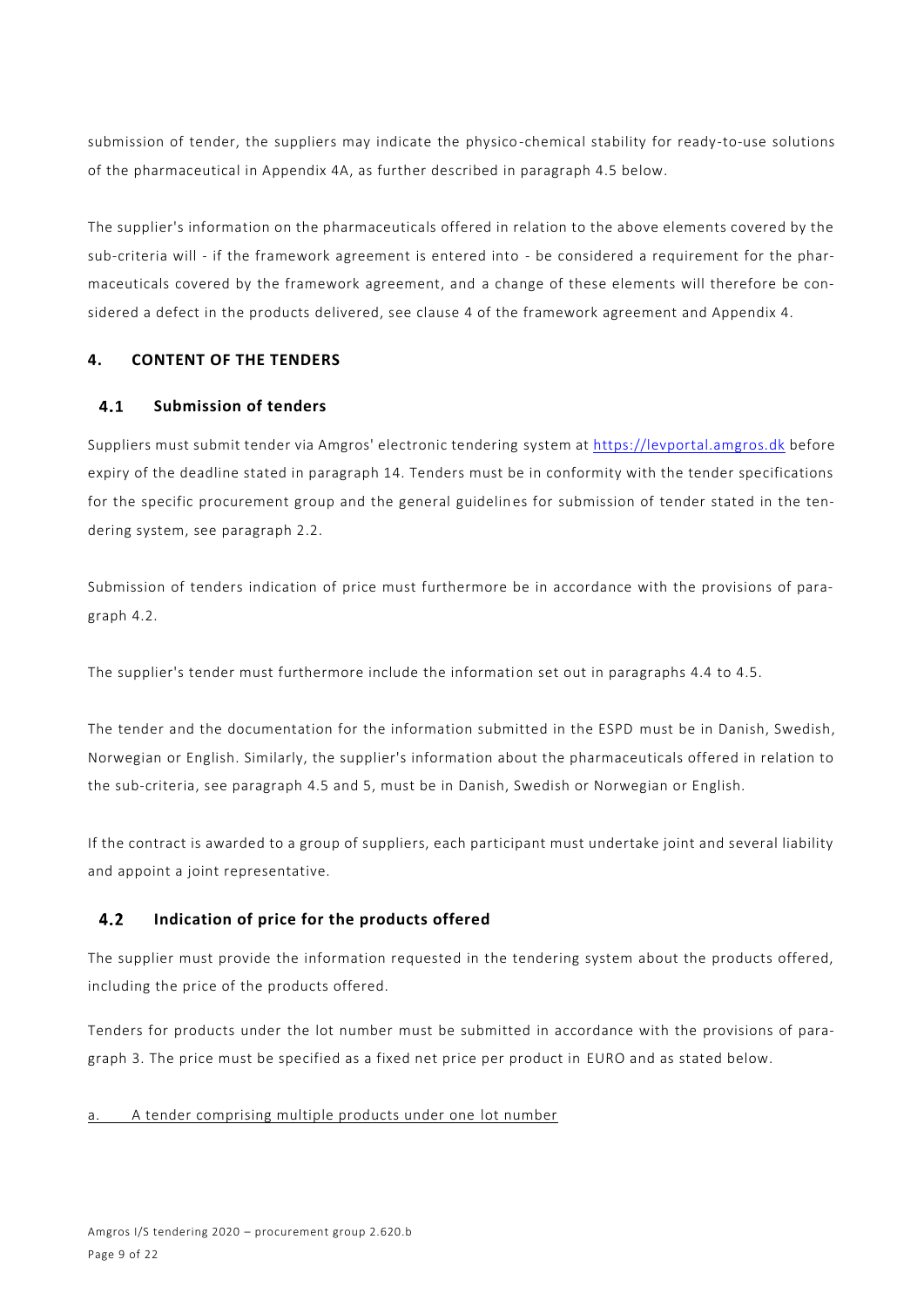Depending on the layout of the list of products, a tender must - or may - comprise multiple products under one lot number, see paragraphs 3.1, 3.3 and 3.4. This means that the supplier's tender must include at least one product per line under a lot number and may, if appropriate, include multiple products in the same line under the lot number.

If in one tender under one lot number, a tender is submitted for multiple products, the requirements below regarding indication of price apply.

It is furthermore a requirement that multiple products under the same lot number must have the same product name (trade name) in each country, see paragraph 3.1.

### Several packages indicated by several lines under the lot number

For this procurement group, it is *not* a requirement that the price of different packages of the same pharmaceutical offered in different lines under the lot number is determined so that the price per unit is the same for these packages. This applies where the lot number covers several indicated packages of a pharmaceutical in the same pharmaceutical form and in the same strength (indicated by several lines under the lot number).

### Several different packages in the same line under a lot number

Where the supplier under a lot number chooses to submit tender for several different packages of a pharmaceutical in one particular pharmaceutical form and in one particular strength (in the same line under the lot number in question, see the instructions in this respect in paragraph 3.4), it is a requirement that the price per package is determined so that the price per unit is the same for these different packages.

### Possible correction of prices indicated

Where the tender comprises multiple products under one lot number, the supplier must thus be aware that the price of certain of the different products must be determined so that the price per unit is the same for such products, and that the contracting authorities will correct the tender price if the price per unit is not the same, see paragraph 5. As described above, this applies to all tenders offering multiple products in one line under a lot number.

If the supplier should erroneously indicate prices for such different products without the required conformity between the converted prices per unit for the products, the contracting authorities will correct the prices so that the requirement is complied with, see paragraph 5 below.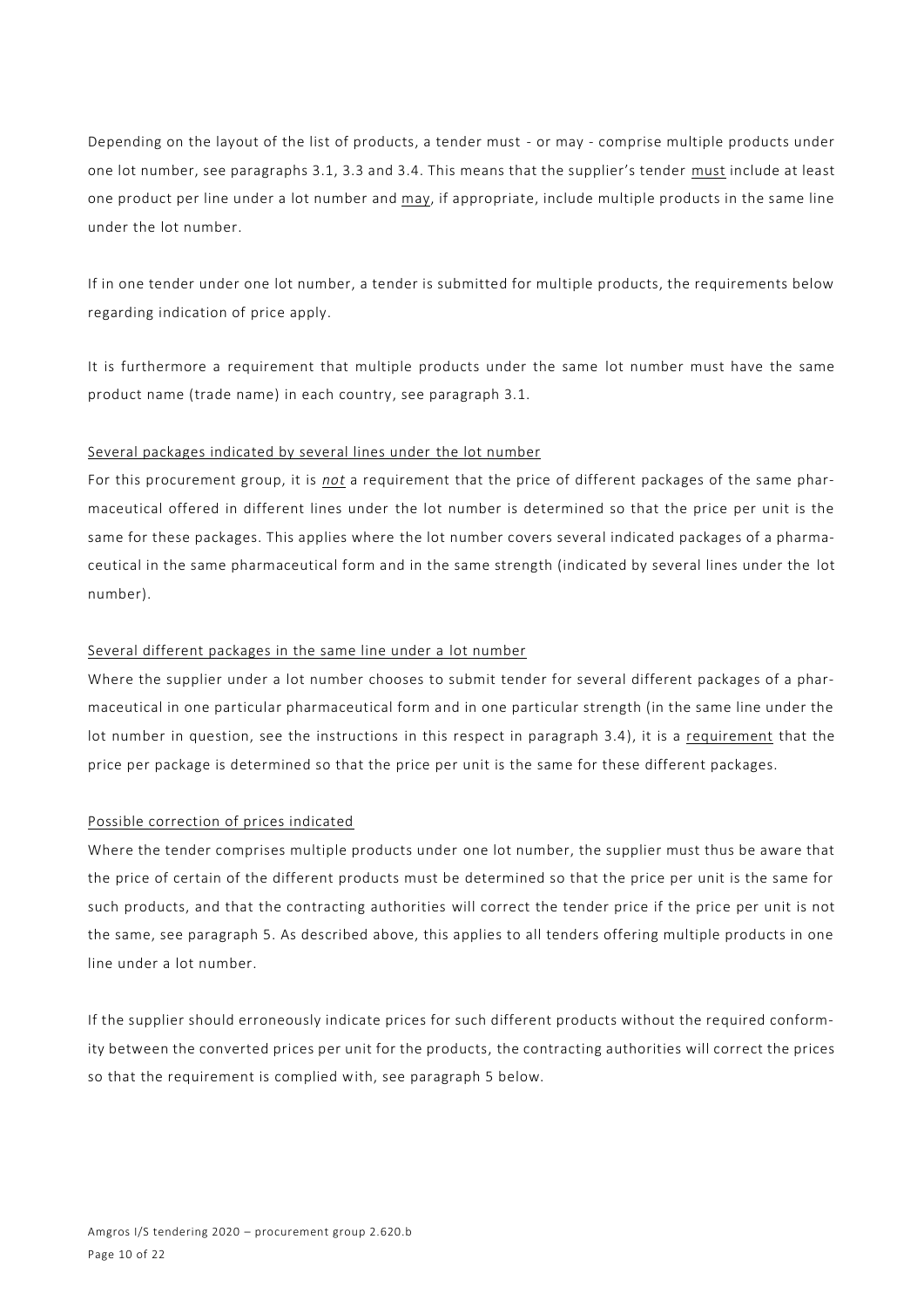### b. Fixed net price

The tender must include a fixed net price in EURO excl. VAT for each of the products offered under the lot number in question.

The offered price must apply for both countries. The price will be converted to the national currency for Denmark and Norway as described in the framework agreement, clause 10.

The price offered must not be made dependent on the turnover of the pharmaceutical or be based on the Pharmacy Purchase Price (referred to by its Danish abbreviation "AIP") as published by the Danish Medicines Agency *(Lægemiddelstyrelsen)* and "Farmalogg" (Norway) or similar. The price offered must not be dependent on or based on offers of other services, nor must the prices offered under different lot numbers be interdependent.

# Prices for framework agreement 1 and for other framework agreements

The supplier accepts on submission of tender that, on the basis of the tender, the supplier may be awarded a framework agreement in accordance with the terms and conditions of the tender documents, including conclusion of parallel framework agreements as described in paragraphs 6 and 7.

Hence, the supplier may not stipulate as a condition for the tender that the supplier be awarded a specific framework agreement.

However, the supplier may choose to submit prices (price 1) that will apply if the supplier is awarde d framework agreement 1, and prices (price 2) if the supplier is awarded another framework agreement than framework agreement 1 (i.e. framework agreements 2, 3 4 etc.).

The rules outlined above for submission of prices under the lot number apply separately for the submission of price 1 and the submission of price 2, respectively. Reference is made to the guidelines in the procurement system concerning submission of different tender prices for the same product.

If the supplier submits tender with indication of a price, that price will be taken into account in the tender evaluation, both in relation to framework agreement 1 and in relation to other framework agreements, see paragraph 5.3.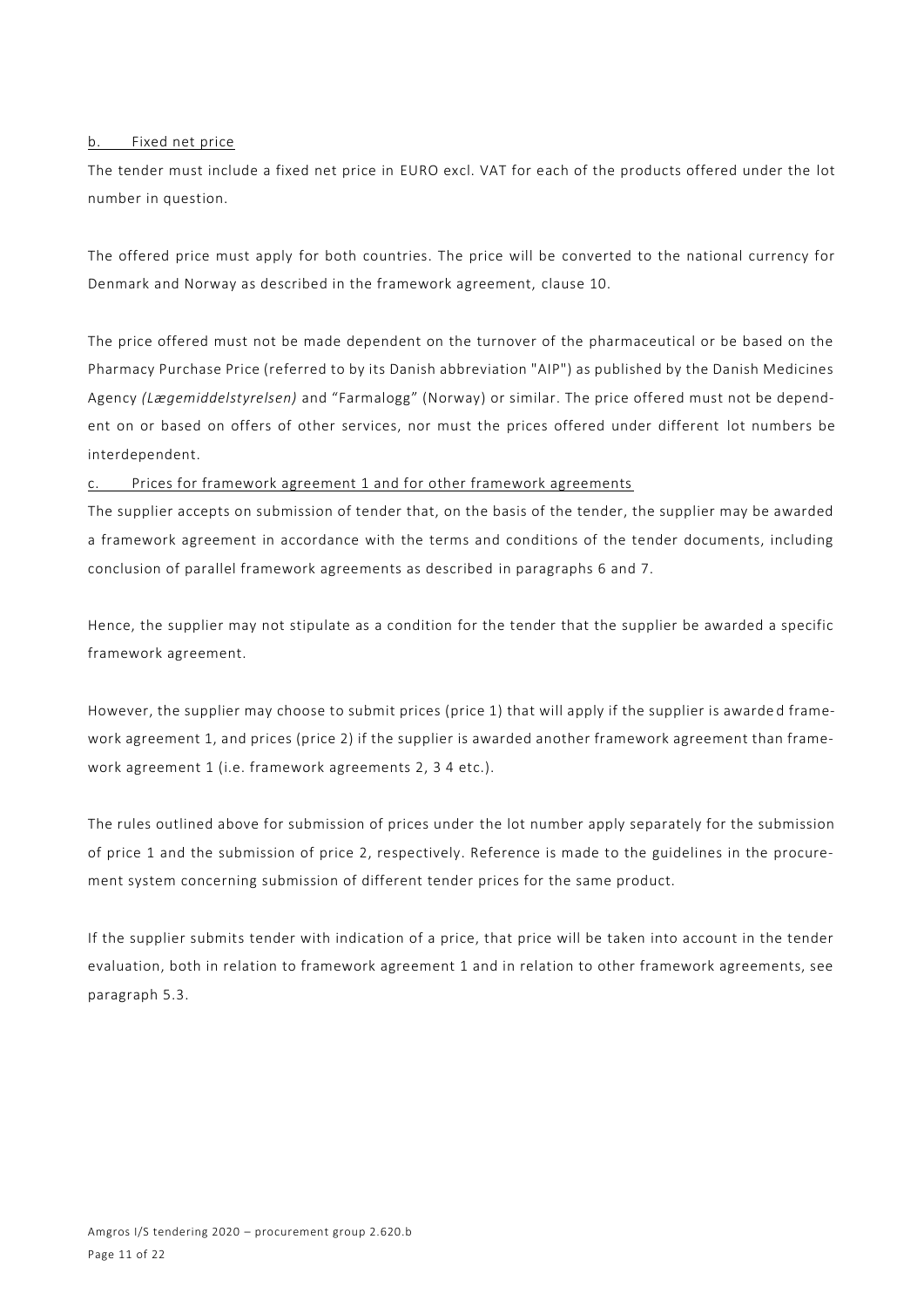#### $4.3$ **Information about marketing authorization**

It is not required that marketing authorisations for the pharmaceuticals offered are in place at the time of submission of tender, but final marketing authorisations for Denmark and Norway must be in place so that the pharmaceuticals have marketing authorisation and are indicated in the Danish Medicines Agency list at "medicinpriser.dk" and "Farmalogg" (Norway) not later than the date stated in clause 4 of the framework agreement.

If the Supplier fails to comply with the requirement regarding admission to the lists as stated above, the Supplier will be deemed to be on back order

### $4.4$ **The European Single Procurement Document and documentation regarding absence of exclusion grounds**

The tenderer must use the European Single Procurement Document (ESPD) for the declaration stated in section III.1.1 of the Contract Notice. Further information on the completion and application of the ESPD in the tender process is available in the "Instructions for the European Single Procurement Document (ESPD) and documentation regarding absence of exclusion grounds" which is part of the tender documents.

Specific requirements apply to the tenderer's documentation of the information on absence of exclusion grounds submitted by the tenderer in the ESPD. A tenderer with whom the contracting authorities intends to enter into a framework agreement will before the award be requested to submit documentation of the information that the tenderer has submitted in the ESPD, see for more information "Instructions for the European Single Procurement Document (ESPD) and documentation regarding absence of exclusion grounds".

#### **Information in relation to sub-criteria**  $4.5$

As part of its tender, the tenderer must submit descriptions and material stating how the pharmaceuticals offered comply with the sub-criteria, see paragraph 5.

In relation to sub-criterion 2, the supplier must submit a current summary of product characteristics and may, in addition, submit Appendix 4A with information on the supplier's own stability tests documenting a shelf-life of the ready-to-use solution that is longer than the shelf-life indicated in the summary of product characteristics, see paragraph 5.

A "ready-to-use solution" means a prepared infusion fluid.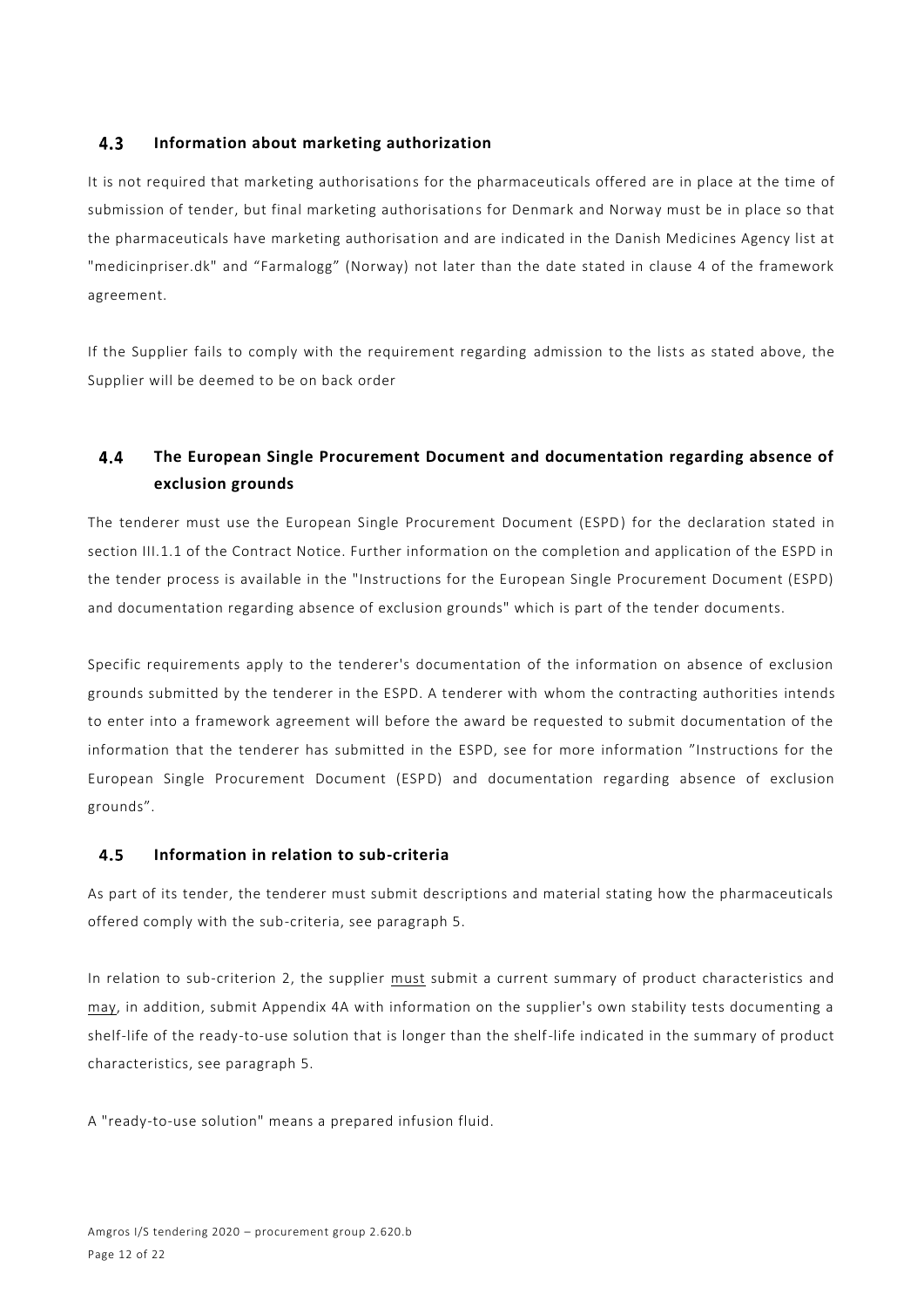Appendix 4A is to be used for documentation of a shelf-life which is longer than the shelf-life set out in the summary of product characteristics. The pre-printed information in the appendix may not be changed. Appendix 4A must be dated and signed by the supplier's internal "Qualified Person" (pursuant to Article 49 of Directive 2001/83/EC) and must include the following information for at least one of the packaging types mentioned in Appendix 4A.

- 1) Active ingredient, pharmaceutical form, trade name, supplier name and any solvents for reconstitution of powder (e.g. sterile water or 0.9 % sodium chloride) enclosed with the product.
- 2) Whether light protection is necessary to achieve the shelf-life indicated.
- 3) Physico-chemical (p/c) stability for the ready-to-use solution.
- 4) The concentration range of the pharmaceutical in the ready -to-use solution within which the indicated p/c stability applies.

All the above information must be indicated for the purpose of the hospital pharmacies'/units' handling of the pharmaceutical following a potential conclusion of contract. However, only the information on the length of the shelf-life (days/nights, hours) will be included in the evaluation of the tender, see paragraph 5.

The hospital pharmacies will receive the filled in Appendix 4A if the supplier is awarded the framework agreement. The hospital pharmacies will be informed that Appendix 4A constitutes confidential information which is to be treated as such.

The supplier is obliged to submit a current summary of product characteristics, but is not obliged to also submit information of the supplier's own stability tests documenting a shelf-life that is longer than the shelflife indicated in the summary of product characteristics. If the supplier does not submit information about the supplier's own stability tests, the shelf-life for ready-to-use solutions will only be evaluated on the basis of information from the summary of product characteristics.

In relation to sub-criterion 3, the supplier must submit documentation for the supplier's protection against residues of the pharmaceutical on the outer surface of the packaging, see paragraph 5.

The documentation must be dated and signed no further back in time than 6 months prior to the expiry of the tender deadline. The documentation must be signed by the "Qualified Person" (pursuant to Article 49 of directive 2001/83/EC) from the internal quality department.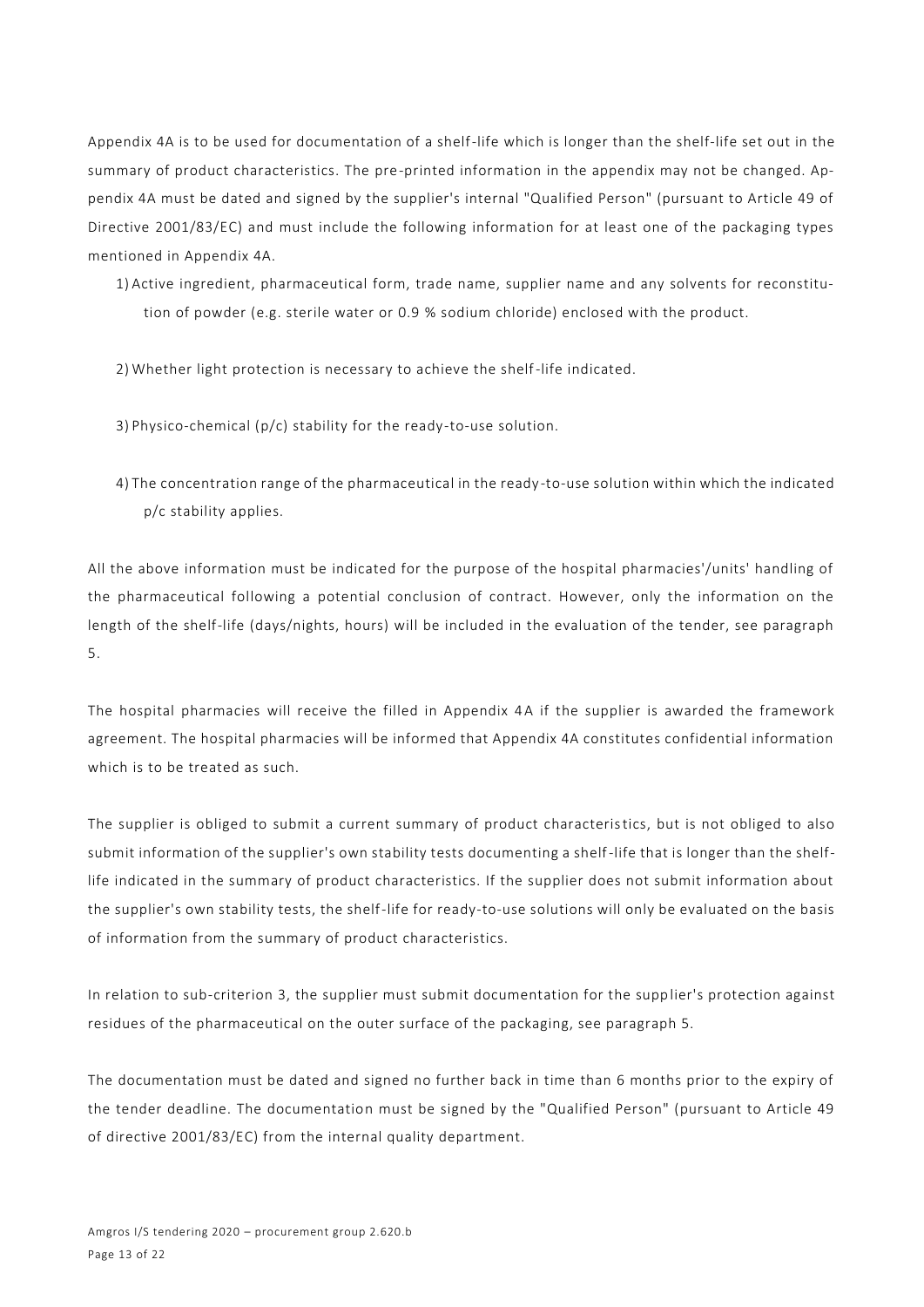The supplier must furthermore submit descriptions and photo material of the product displaying the design and quality of the primary packaging and the secondary packaging, respectively, as well as descriptions of the suitability of the packaging in offering the greatest possible safety to staff when used, see paragraph 5.

It is the tenderer's responsibility to ensure that the tenderer's descriptions in relation to the sub-criteria are adequate and suitable as the basis for evaluating the tender in accordance with the specific contents of the sub-criterion in question.

The tenderer is requested to attach the above documents to the tender upon submission of tender in Amgros' electronic tendering system in accordance with the guidelines.

If a tenderer should fail to provide, in whole or in part, the information mentioned in this paragraph 4.5 the contracting authorities will be entitled to either reject the tender as non-compliant, to remedy or disregard the error/defect if provided for under the procurement rules, see also paragraph 8 below, or, if possible, to give adverse effect to the defect in the evaluation of the sub-criterion in question, see paragraph 5 below.

# **5. THE CONTRACTING AUTHORITY'S EVALUATION OF TENDERS IN ACCORDANCE WITH THE AWARD CRITERION**

#### $5.1$ **Award criterion**

The contracting authorities will enter into a framework agreement with multiple suppliers, see paragraph 6. The framework agreement will be entered into with the suppliers having submitted the most economically advantageous tender evaluated in accordance with the award criterion " best price-quality ratio"..

In this connection, the contracting authorities will apply the following sub-criteria and sub-sub-criteria:

### 1. Price - weighting 35 %

The price will be evaluated on the basis of the tender price per unit.

The price offered per package will thus be converted by the contracting authorities to a comparable unit price. The unit price will be calculated as price per unit on the basis of the unit stated in the list of products for the lot number.

The supplier must submit tender for the pharmaceutical in different packages under the lot number (indicated by two lines under the lot number) and the lowest price will be calculated as the weighted average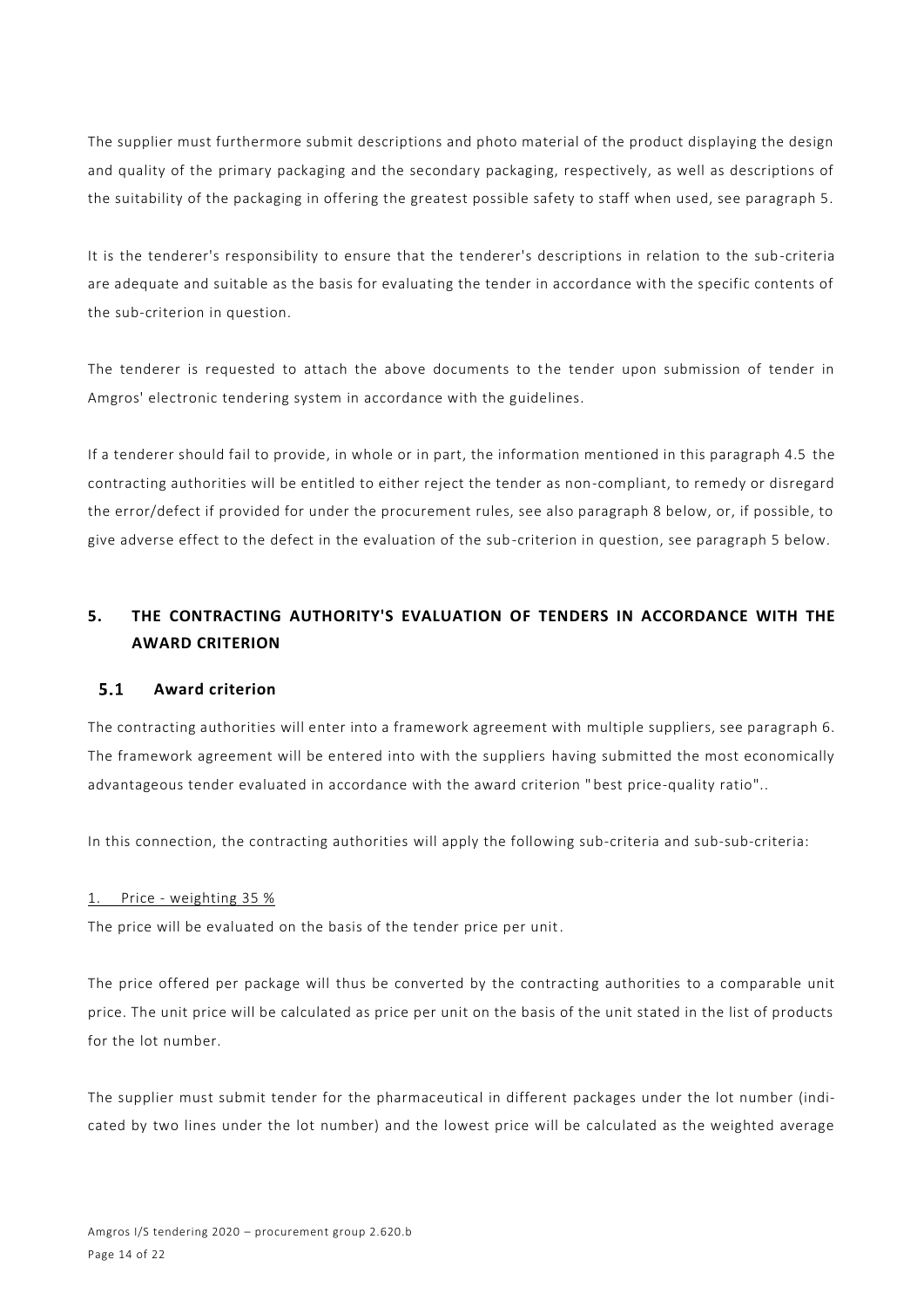lowest price per unit. The weighted average price is calculated on the basis of the indicated expected consumption of the different packages. The supplier of the weighted average lowest price per unit is deemed to have submitted the lowest price.

As stated in paragraph 4.2.a, it is a requirement that the price of multiple products in the same line under the lot number is determined so that the price per unit is the same for these products. If the offered prices per product entail that there is not the required consistency between the converted prices per unit for the products in question, the evaluation of the tender will be based on the lowest converted price per unit. If a framework agreement is entered into with the supplier in question, the contracting authorities will be entitled to purchase the products in question on the basis of the lowest converted price per unit.

### 2. Shelf-life - weighting 35 %

In the evaluation of the sub-criterion "Shelf-life", weight will be attached, in order of priority, to the Shelflife of ready-to-use solutions and the shelf-life of opened vials and reconstituted solution as further described in the following:

• Shelf-life for ready-to-use solutions

Documentation of the longest possible shelf-life for ready-to-use solutions assessed on the basis of either the information in the summary of product characteristics or the information mentioned in paragraph 4.5 above about the supplier's own stability tests documenting a shelf-life that is longer than the shelf-life stated in the summary of product characteristics.

In this connection, weight is given to the longest possible shelf-life in terms of physico-chemical stability. Long shelf-life when stored at room temperature is preferred to shelf-life at refrigerated temperature.

A maximum number of points will be awarded to a shelf-life of 28 days or more. Hence, additional points will not be awarded to a shelf-life beyond 28 days.

If the supplier does not submit information about the supplier's own stability tests as set out in paragraph 4.5, the shelf-life for ready-to-use solutions will only be evaluated on the basis of information from the summary of product characteristics.

• Shelf-life for opened vials and reconstituted solutions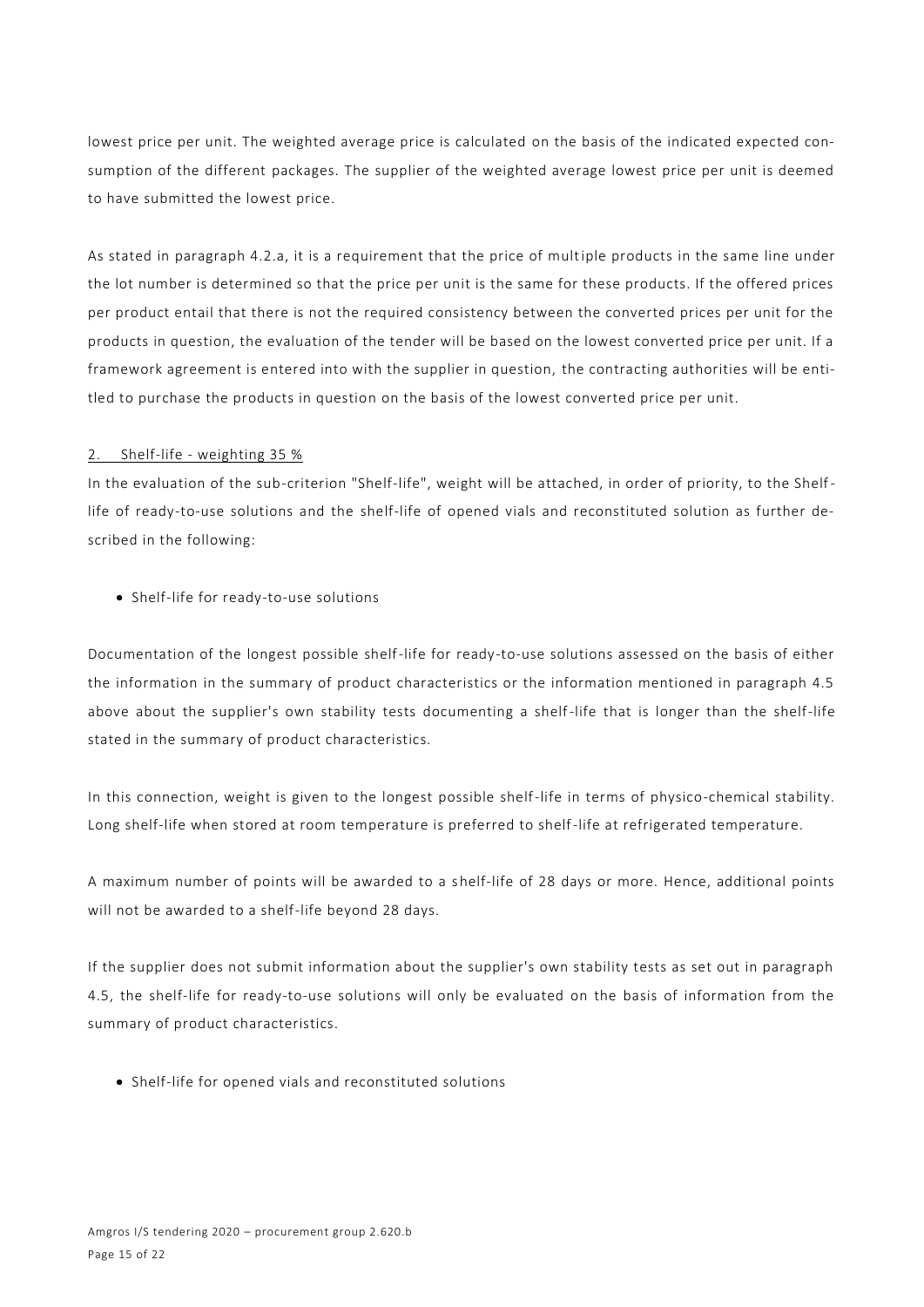Documentation of the longest possible shelf-life for opened vials and reconstituted solutions assessed on the basis of information from the summary of product characteristics.

In this connection, weight is given to the longest possible shelf-life in terms of physico-chemical stability.

# 3 Working environment - quality and cleanness of packaging - weighting 30 %

In the evaluation of the sub-criteria weight will be attached to the following elements with equal weight:

- o Documentation and quality of decontamination process, process control and/or final inspection.
- o Documentation and quality of validation of decontamination process, quantitative tests of residues on outer surface.
- o Breakage resistant vials or vials of material with extra protection which protects during transport and when dropped and which minimises the risk of spre ad of the pharmaceutical if the vial is broken. The vials must furthermore be manageable for the staff.

### $5.2$ **The evaluation method**

If one or more suppliers have exercised the option set out in paragraph 4.2 of submitting different prices for framework agreement 1 (price 1) and for other framework agreements (price 2), the tender evaluation will be carried out in two rounds (evaluation with different tender prices).

In the first evaluation round, all tenders will be evaluated in accordance with the award criteria set out in paragraph 5.1 and the suppliers' price 1 will be applied in the evaluation of the "price" criterion. Framework agreement 1 will be awarded on the basis of this evaluation.

An additional evaluation round will then be carried out for the purpose of awarding the other framework agreements. The tenders from the remaining tenderers will be evaluated in accordance with the award criteria set out in paragraph 5.1, and the suppliers' price 2 will be applied in the evaluation of the "price" criterion (or price 1 if the supplier in question has chosen to submit only one price). Framework agreements 2, 3, 4, etc., will be awarded on the basis of this evaluation.

The evaluation method is described in more detail in Annex 2 of the Tender Specifications.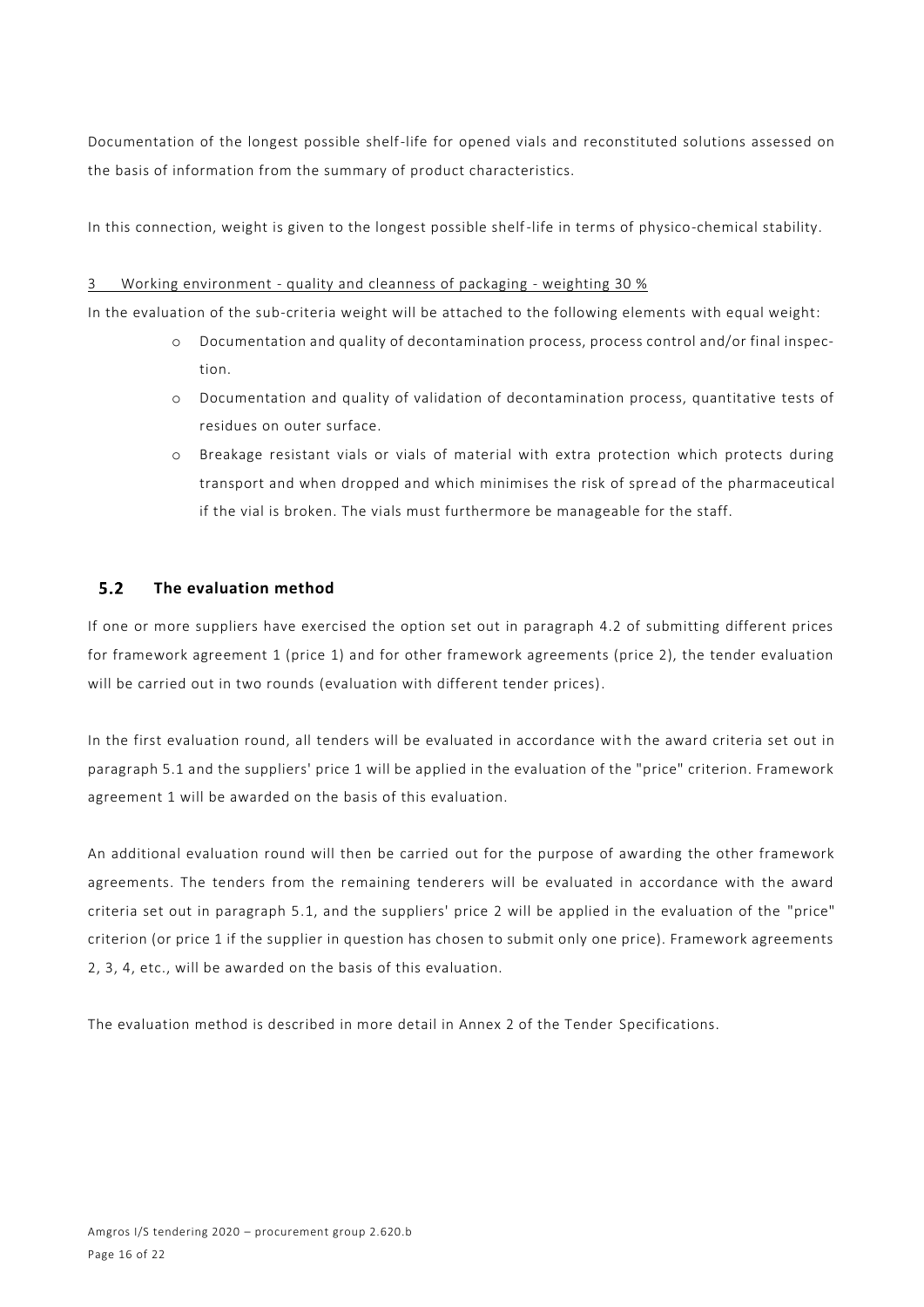# **6. SELECTION OF MULTIPLE TENDERS**

As stated in paragraph 5, the contracting authorities will enter into a framework agreement with up to 5 suppliers (i.e. agreements with several different suppliers regarding the delivery of the pharmaceutical under the lot number) in order to ensure patient safety as stated below.

A large part of the patients use a product which, according to the patient's individual circumstances, ensure the patient the best possible treatment.

Documentation of the shelf life of the pharmaceutical in a specific type of packaging may have an impact on whether or not patients can receive treatment in their own homes. Likewise, it may require a specific concentration range of the pharmaceutical to use the mentioned specific packaging for treatment of the patient in the patient's own home. For patient safety considerations, the hospitals must be offered the opportunity of buying the pharmaceutical with documentation of the shelf life in the necessary concentration ranges and in the selected type of packaging, such as, for example, infusion containers or portable infusion pumps.

A part of the preparation of cytostatics takes place in a robot. The robot eliminates strain from repetitive work among the staff. The design and material of the packaging of the pharmaceutical may cause technical problems. For production reasons, the hospital pharmacies must be offered the opportunity of purchasing the pharmaceutical in a packaging where the technical challenges of the pharmaceutical's packaging have been reduced.

The contracting authorities will use the parallel framework agreements to ensure patient safety and to take into account the technical issues.

The framework agreement with multiple suppliers will be entered into with the aim, furthermore, of ensuring reliability of supply. Where a supplier is unable to supply under the framewo rk agreement, the pharmaceutical may thus be purchased from any of the other suppliers with whom a framework agreement has been entered into, pursuant to the terms and conditions of the framework agreement, including at the price that applies under the framework agreement.

The order of priority will be such that framework agreement 1 will be entered into with the supplier offering the most economically advantageous tender, framework agreement 2 with the supplier offering the second most economically advantageous tender, etc.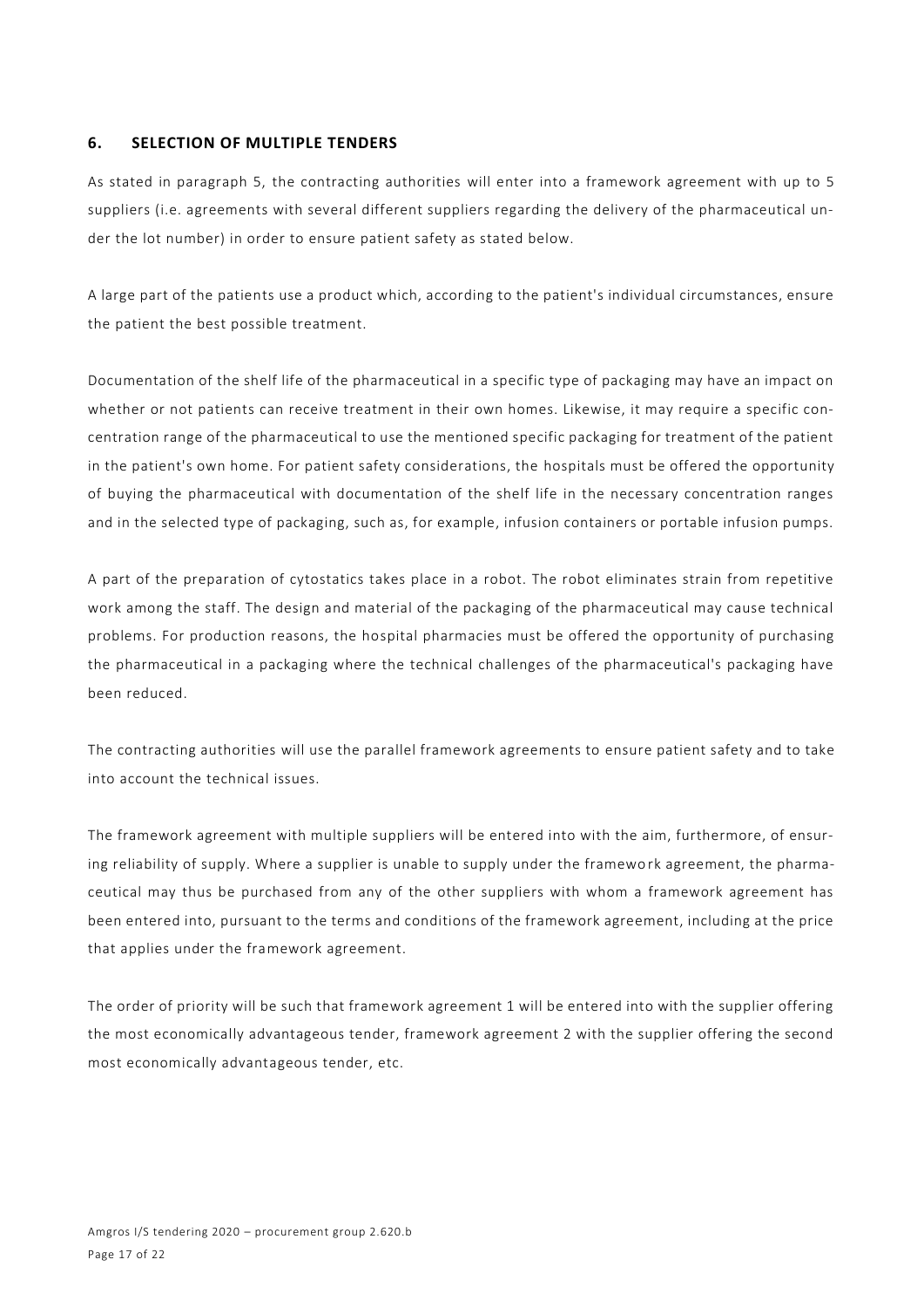# **7. PURCHASE UNDER ONE FRAMEWORK AGREEMENT WITH MULTIPLE SUPPLIERS**

When using the framework agreements, the hospitals must in principle choose the pharmaceutical evaluated to be the most economically advantageous tender (framework agreement 1).

Derogations from this principle may be made in the following circumstances:

- 1. Patients where, due to the patient's diagnosis, the most efficient treatment is not the pharmaceutical covered by framework agreement 1 as this has not been authorised for the necessary indications.
- 2. In hospital units where specific portable infusion pumps or syringes are used for patients receiving treatment in their own homes and where the supplier is not able to document shelf life in the specific portable infusion pumps or syringes or at the concentration range required for the pump or syringe, but where a supplier of the pharmaceutical under another framework agreement is able to do so.
- 3. Technical challenges in connection with the use of the pharmaceutical in a robot due to the design and material of the packaging are reduced when using a pharmaceutical covered by a different framework agreement than framework agreement 1.
- 4. Covering purchase in the event of another supplier's failure to supply the pharmaceutical, see paragraph 6.

If several of the other framework agreements entered into comply with the considerations justifying a purchase under a different framework agreement than framework agreement 1, the hospitals must use the highest ranking framework agreement.

The terms and conditions of the framework agreement entered into - including price - apply to all deliveries to the contracting authorities and/or the customers, also when these purchases are made in exceptional cases where other specific medical and patient safety related circumstances apply.

# **8. FRAMEWORK AGREEMENT - RESERVATIONS AND VARIANTS - FORMAL REQUIREMENTS**

The contracting authorities has drawn up the enclosed framework agreement.

As stated in the Contract Notice, the tenderer is not entitled to submit variants.

Nor is the tenderer entitled to make reservations regarding provisions in the draft framework agreement or provisions in the appendices thereof.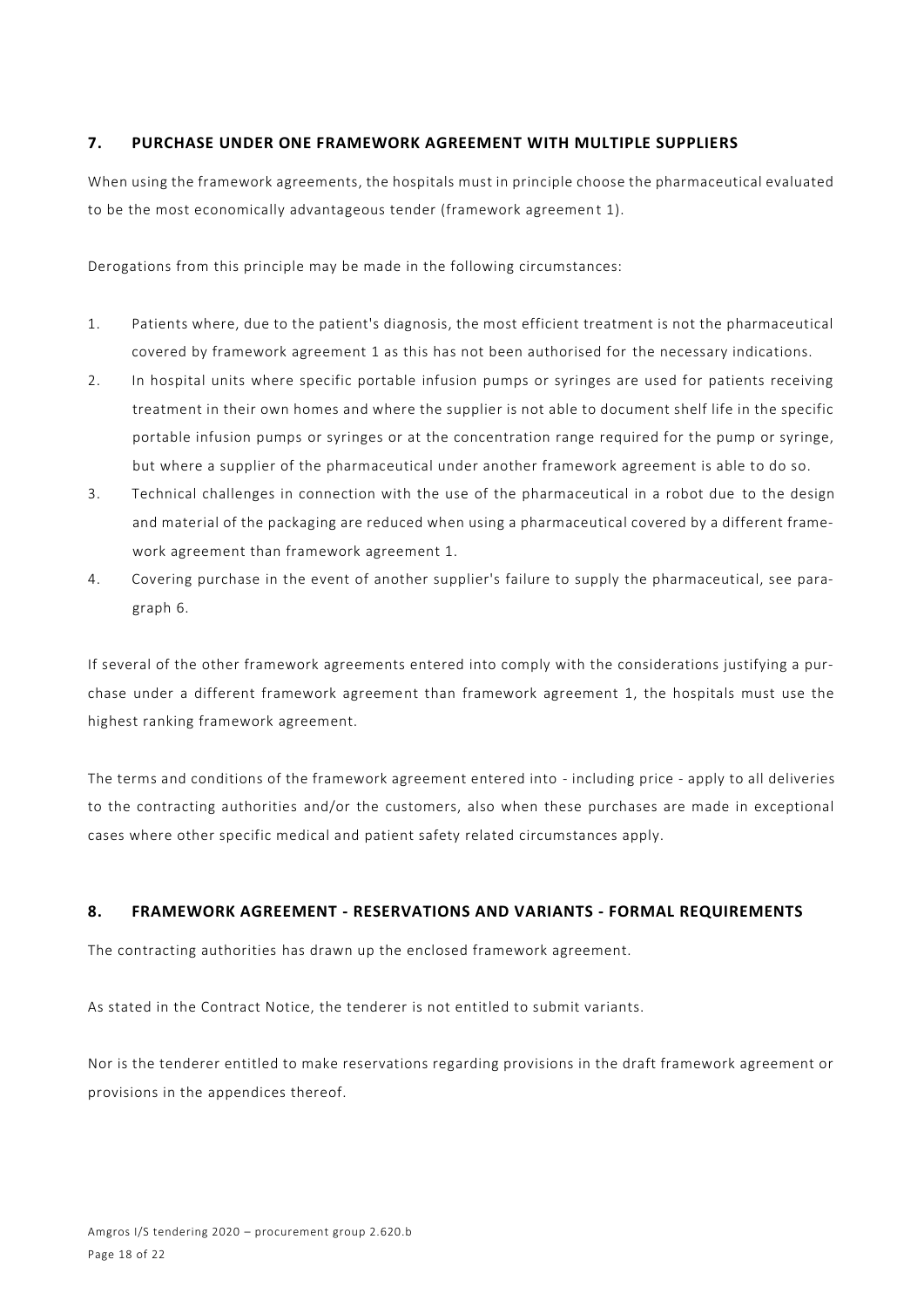Furthermore, the tenderer is not entitled to draw up its tender so that terms and conditions in the tender specifications are derogated from, unless expressly provided for in the tender specifications.

As for the formal tender content requirements set out in the tender documents, the contracting authorities may choose, on a case-by-case assessment, not to reject the tender for non-compliance with these requirements but instead choose to remedy or disregard the errors/defects to the e xtent provided for in procurement law. In this context, the contracting authorities will be entitled to obtain additional information, including a missing ESPD.

# **9. AMBIGUITIES**

The tenderer may clarify any ambiguities by requesting further information on the tender specifications (written questions), see paragraph 14.

Written questions must be submitted in English in the tendering system under the procurement group to which the question pertains. Questions will be answered in English.

Written questions and the related answers will be published in Amgros' tendering system in anonymized form under the procurement group in question.

The contracting authorities points out that continuing notices will not be submitted to the businesses having indicated an interest in a particular call for tenders. Hence, it is the responsibility of the tenderer to keep updated on additional information regarding the tender; such information may be published until 6 days before the expiry of the deadline for submission of tenders. Reference is furthermore made to the descriptions in the tendering system and the related guidelines.

### **10. PERIOD OF VALIDITY OF TENDERS**

By submitting its tender, the tenderer has accepted to keep open its tender for acceptance until the expiry of the period of validity of the tender set out in paragraph 14.

# **11. PROCESSING OF TENDERS, ETC.**

The tenderers are not permitted to attend the opening of the tenders. Tenders will be registered upon receipt, and tenders received on time will be opened collectively at a specified time after expiry of the deadline for submission of tenders. With the notice regarding the tender evaluation, the tenderers will receive a comprehensive overview of the businesses having submitted compliant tenders. The o verview may not be obtained at any earlier point in time.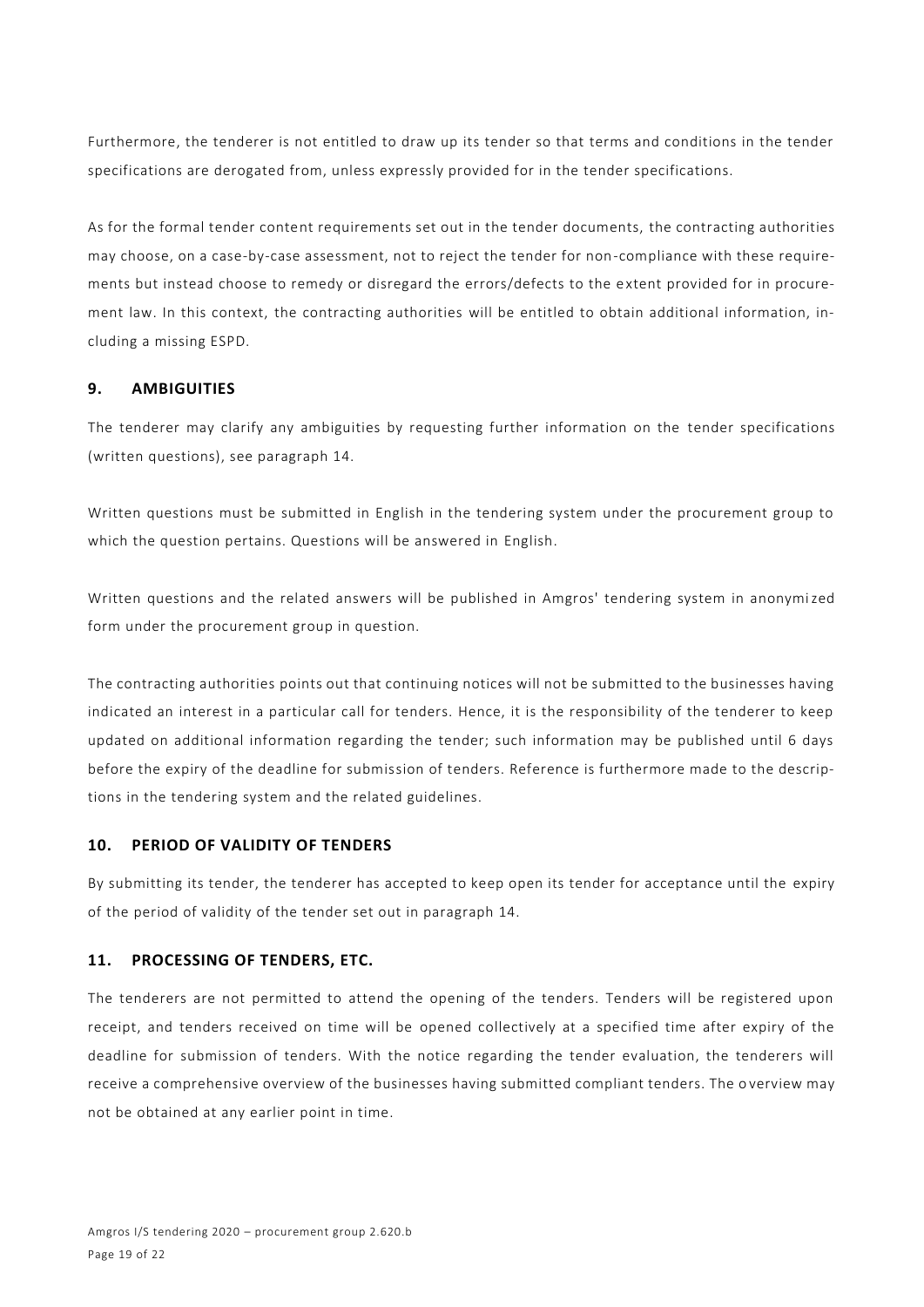The contracting authorities are not obliged to return the tender to the tenderer.

The contracting authorities will not consider the tender process concluded until the framework agreement has been signed and reserves the right, in accordance with procurement law, to cancel the tender process in whole or in respect of certain lot numbers. On a case-by-case assessment, the tender process may be cancelled, inter alia, if the contracting authorities on the basis of the number of tenders and the prices received assesses that the order has not been the subject of sufficiently effective competition, including in the light of market conditions.

There may, as the case may be, be such a link in the use of different pharmaceuticals under several different lot numbers that the contracting authorities, on a case-by-case assessment, may choose to cancel several lot numbers within the same therapy area if certain lot numbers need to be cancelled. The cancellation of a lot number may thus be based on the fact that a re-tender of the pharmaceutical at the time of a re-tender of other pharmaceuticals is assessed, on a case-by-case basis, to comply the most with fundamental procurement law principles.

Even though the framework agreement is awarded to another tenderer, the tenderer is bound by its tender, but not longer than the date specified in paragraph 10 for the tender to remain open for acceptance.

The costs of the tenderer in connection with this tender are of no concern to the contracting authorities, including if the contracting authorities may have to cancel the tender process or lot numbers without conclusion of a framework agreement.

# **12. NEGOTIATIONS**

When preparing the tender, the tenderer should be aware that the contracting authority is not allowed to negotiate the tenders submitted by the tenderers. The contracting authorities therefore requests the tenderers to submit their best offer. The contracting authority will thus comply with the procurement law framework for negotiation following, inter alia, from the Danish Public Procurement Act and the EU Public Procurement Directive.

Thus, no actual contract or price negotiations will be conducted and, therefore, the tenderers should ensure that their tenders are drawn up so as to allow a conclusion of the framework agreement without prior negotiations between the tenderer and the contracting authorities.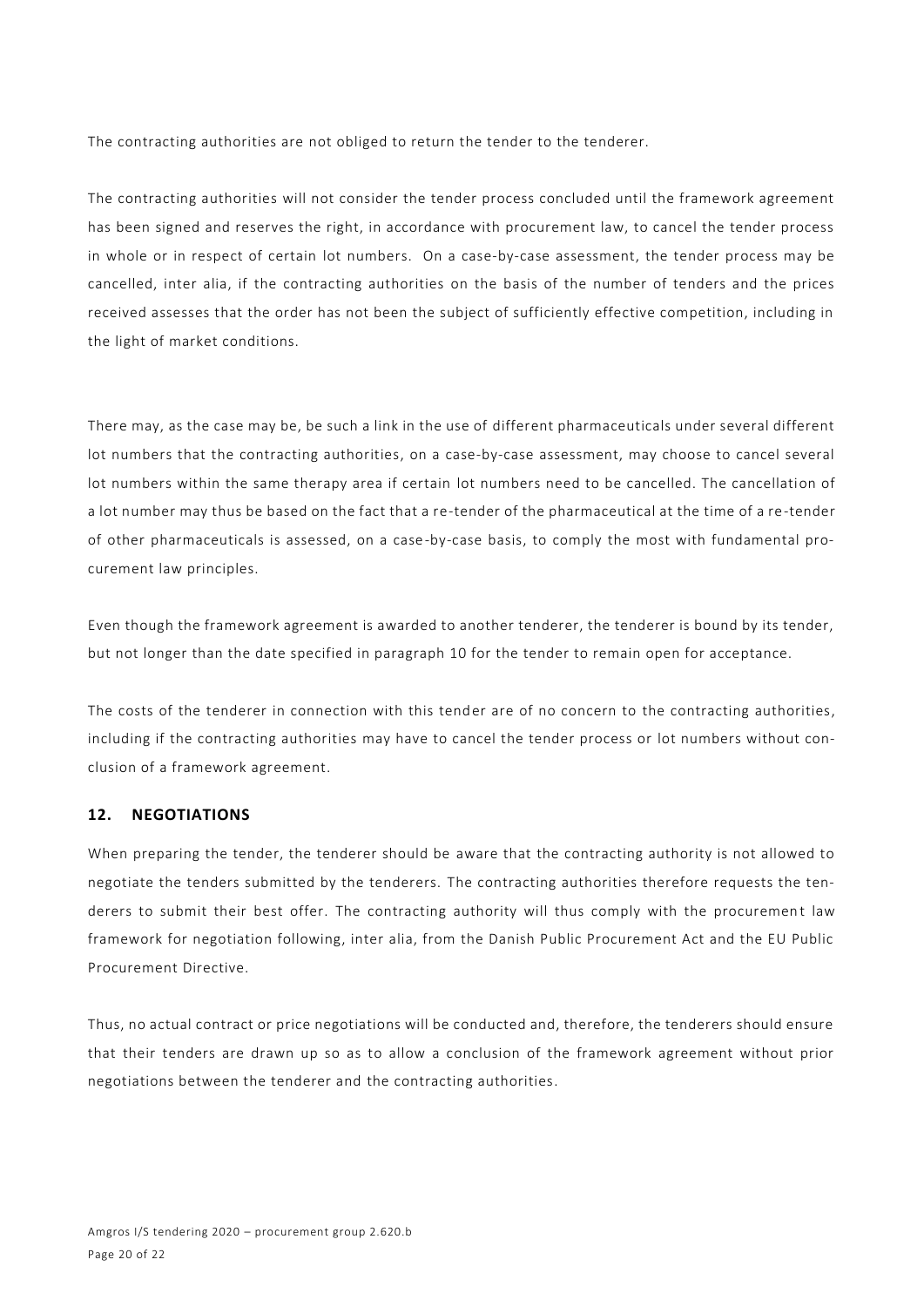It is therefore important that the tenders are comprehensive and include all necessary information , including in particular all prices, and that they are accurate in every respect.

# **13. PUBLICATION OF PRICES – CONFIDENTIALITY**

The contracting authorities will not of its own motion publish the tender prices received or the applicable prices under the agreement.

It should be noted that the contracting authorities are subject to rules on access to documents, and the contracting authorities are entitled and obliged to grant access to documents, including tenders received, to the extent stipulated by law.

This means that competitors, among others, may request access to the tenders submitted.

For this procurement group with award criterion best price-quality ratio information of the price of the pharmaceutical will be given to the other tenderers as part of the grounds for the award of the contract. Hence, the price cannot be exempted from access to documents.

The contracting authorities are only entitled to exempt documents or information from disclosure to the extent provided for by law, including for the purposes of protecting information about the business affairs of others.

In respect of documents or information in the tender, the tenderer may request, and mark accordingly, that such documents or information be exempted from disclosure to the extent that the tenderer assesses on a case-by-case basis that the disclosure thereof is likely to entail an obvious risk - typically for reasons of competition - of causing damage to the business, in particular significant financial damage.

However, in any event, the contracting authorities will be entitled and obliged to grant disclosure of documents and information to the extent required by law, but the tenderer's request will be included in the contracting authorities' assessment of whether or not documents or information may be exempted.

# **14. TIME SCHEDULE FOR THE TENDER PROCESS**

### 30 April 2019

12:00 noon Deadline for submission of tenders.

Early June